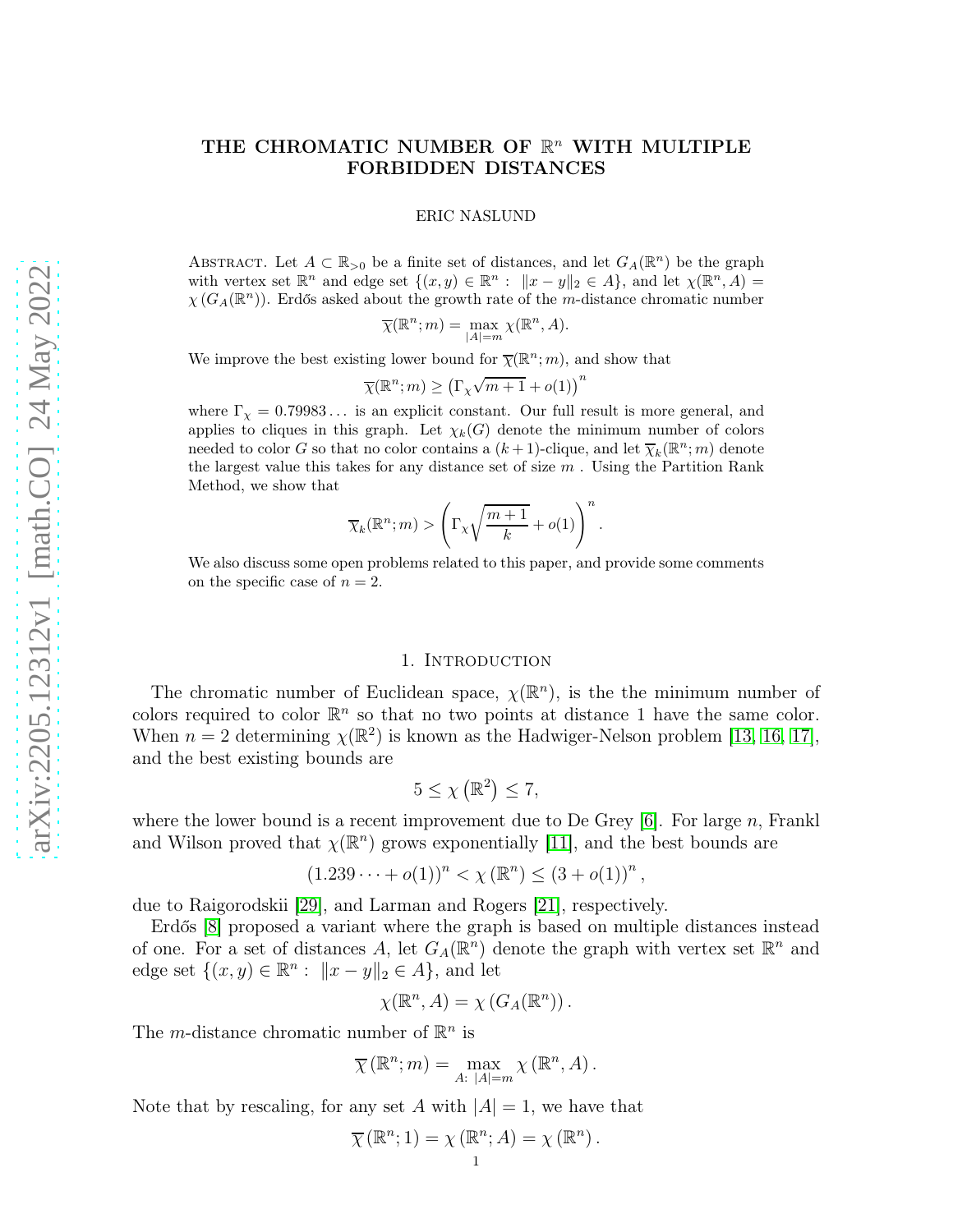Erdős proved that for some constant  $C > 0$ ,

(1.1) 
$$
\overline{\chi}(\mathbb{R}^2; m) \geq Cm\sqrt{\log m},
$$

and he asked whether  $\bar{\chi}(\mathbb{R}^2; m)$  grows polynomially, and more generally whether we can determine  $\bar{\chi}(\mathbb{R}^n;m)$  for any m, and  $\chi(\mathbb{R}^n,A)$  for a given A [\[32,](#page-22-7) Open Problem 10 and 42].

In Section [2,](#page-4-0) we provide some results for the case of  $n = 2$  and m growing, although the main results of this paper are for large  $n$ . In higher dimensions, Kupavskii [\[20\]](#page-22-8) gave the upper bound

<span id="page-1-0"></span>
$$
\overline{\chi}(\mathbb{R}^n;m) \leq (3 + o_n(1))^{mn},
$$

and Raigorodskii [\[30\]](#page-22-9) proved that there exists  $c_1, c_2 > 0$  such that

$$
\overline{\chi}(\mathbb{R}^n;m) > (c_1m)^{c_2n}.
$$

Berdnikov [\[2,](#page-21-1) [3\]](#page-21-2) improved on Raigorodskii's lower bound, and showed that any  $c_2 < \frac{1}{3}$ 3 is admissible. In this paper we prove the following result:

<span id="page-1-1"></span>Theorem 1. We have that

(1.2) 
$$
\overline{\chi}(\mathbb{R}^n; m) \geq \left(\Gamma_{\chi}\sqrt{m+1} + o_n(1)\right)^n,
$$

where

(1.3) 
$$
\Gamma_{\chi} = \sqrt{\frac{\pi}{2}} \max_{x>0} \frac{1 - e^{-x}}{\sqrt{x}} = 0.7998308498\dots
$$

We prove this theorem by examining the specific set of distances,  $A_m = \{1, \sqrt{2}, \sqrt{3}, \dots, \sqrt{m}\},\}$ and showing that

(1.4) 
$$
\chi(\mathbb{R}^n, A_m) \geq \left(\Gamma_\chi \sqrt{m+1} + o(1)\right)^n.
$$

All of the best lower bounds for  $\bar{\chi}(\mathbb{R}^n; m)$ , including Erdős's bound [\(1.1\)](#page-1-0), use this specific set of distances, or a large subset of it. In [\[20\]](#page-22-8) Kupavskii showed that

(1.5) 
$$
\chi(\mathbb{R}^n, A_m) \le (2(\sqrt{m} + 1) + o_n(1))^n,
$$

and so Theorem [1](#page-1-1) implies that for the set of distances  $A_m$ , we understand exactly how  $\chi(\mathbb{R}^n, A_m)$  grows with m.

Our full result is more general, and applies to  $m$ -distance  $k$ -cliques.

1.1. k-Cliques. Let  $\chi_k(G)$  denote the minimum number of colors needed to color G so that no color contains a  $(k + 1)$ -clique. For a set of distances A, define

<span id="page-1-3"></span>
$$
\chi_k(\mathbb{R}^n, A) = \chi_k(G_A(\mathbb{R}^n)),
$$

where as before,  $G_A(\mathbb{R}^n)$  is the graph with vertex set  $\mathbb{R}^n$  where two vertices are connected if their distance is in A. Define

$$
\overline{\chi}_{k}(\mathbb{R}^{n};m)=\max_{A:\;|A|=m}\overline{\chi}_{k}(\mathbb{R}^{n},A).
$$

In 1987 Frankl and Rodl [\[12,](#page-22-10) Theorem 1.18] proved that  $\chi_k(\mathbb{R}^n) := \overline{\chi}_k(\mathbb{R}^n; 1)$  grows exponentially with n for any k. For  $m = 1$  and general k the best lower and upper bounds, due Sagdeev [\[31\]](#page-22-11) and Prosanov [\[27\]](#page-22-12), respectively, are

<span id="page-1-2"></span>(1.6) 
$$
\left(1 + \frac{1}{2^{2^{k+4}}} + o(1)\right)^n < \overline{\chi}_k(\mathbb{R}^n; 1) \le \left(1 + \sqrt{\frac{2(k+1)}{k}} + o(1)\right)^n.
$$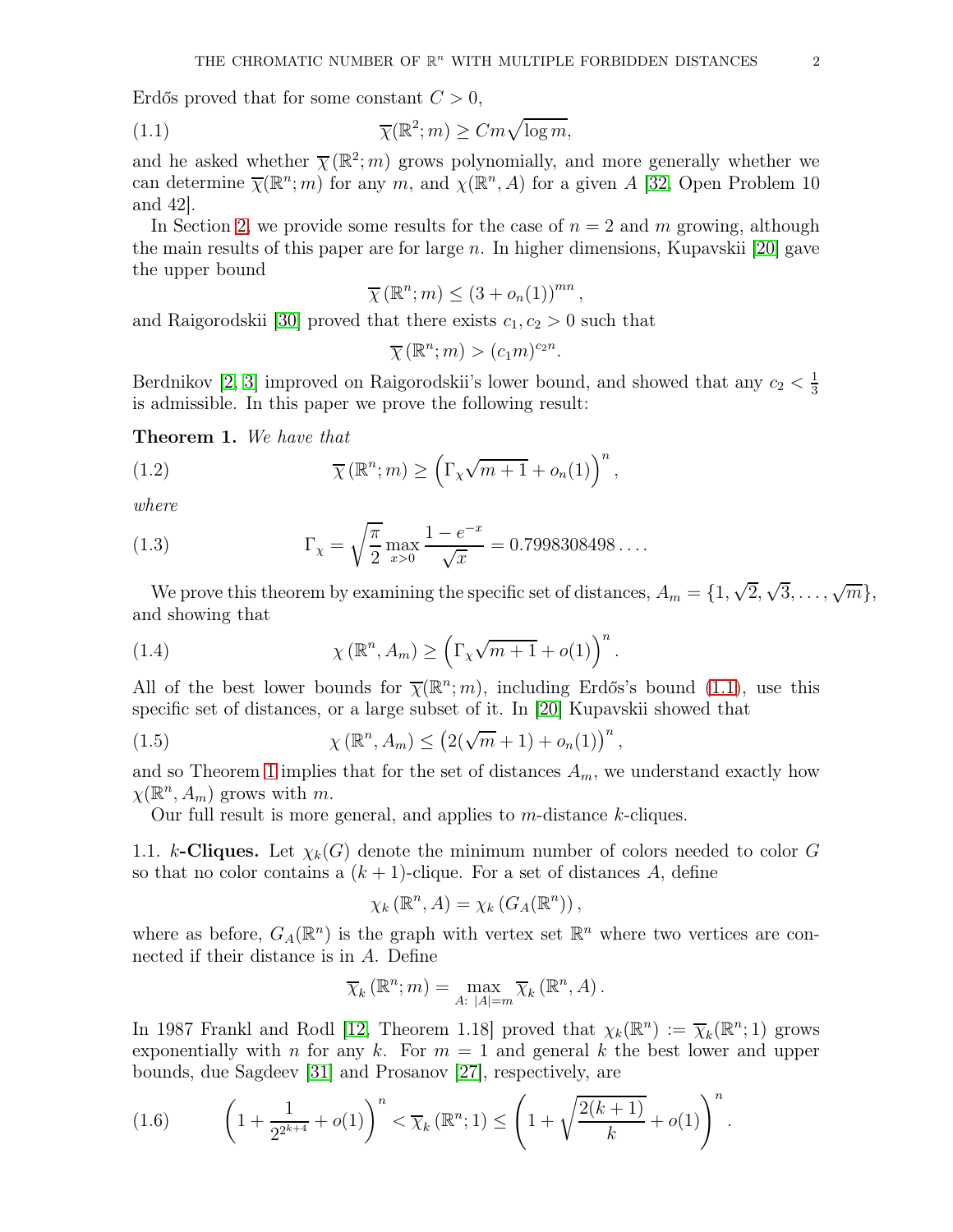For  $k = 2$ , the case of an equilateral triangle, better quantitative bounds are known [\[25\]](#page-22-13) using the slice rank method developed in [\[33,](#page-23-0) [5,](#page-21-3) [7\]](#page-21-4). Using the Partition Rank Method, introduced in [\[26,](#page-22-14) [24\]](#page-22-15) we provide a quantitative bound for case of cliques with multiple distances.

<span id="page-2-1"></span>**Theorem 2.** For  $k \geq 1$ , we have that

<span id="page-2-0"></span>(1.7) 
$$
\chi_k(\mathbb{R}^n, A_m) \geq \left(\Gamma_\chi \sqrt{\frac{m+1}{k}} + o(1)\right)^n,
$$

where  $\Gamma_{\chi} = \sqrt{\frac{\pi}{2}} \max_{x>0} \frac{1-e^{-x}}{\sqrt{x}}$  $\frac{-e^{-x}}{\sqrt{x}}$ .

Note where the result applies, that is for large  $m$ , the dependence on  $k$  in this lower bound is substantially better than in [\(1.6\)](#page-1-2). This is because previous methods have been based on Frankl and Rodl's approach [\[12,](#page-22-10) Theorem 1.18], which inductively applies a result for the  $k = 1$  case. The right hand side of  $(1.7)$  is nontrivial only when  $m+1 > \Gamma_\chi^{-2}k$ , however the method used yields a nontrivial result for  $m \geq k$ . Outside of this range, for  $k$  larger than  $m$ , the best lower bound comes from the one distance case due to Sagdeev [\[31\]](#page-22-11).

1.2. **Outline.** In Section [2,](#page-4-0) we provide some results for the case of  $n = 2$  and m growing, and show that for some explicit distance sets,  $\chi$  can be caculated within a constant factor.

**Theorem 3.** There exists a set of distances  $\mathcal{D} = \{d_1 < d_2 < \ldots\}$  such that the m-distance set  $\mathcal{D}(m) = \{d_1, \ldots, d_m\}$  satisfies

<span id="page-2-4"></span>
$$
(1.8) \qquad 1.4194(1 + o_m(1))m\sqrt{\log m} \le \chi(\mathbb{R}^2, \mathcal{D}(m)) \le 2.0869(1 + o_m(1))m\sqrt{\log m}
$$

where  $o_m(1)$  denotes a term going to 0 as  $m \to \infty$ .

Sections [3,](#page-6-0) [4](#page-9-0) and [5](#page-14-0) are devoted to the proof of Theorem [2.](#page-2-1) In section [3,](#page-6-0) we provide an introduction the Partition Rank method of [\[26,](#page-22-14) [24\]](#page-22-15), and define the Distinctness Indicator Function which will be needed to generalize to  $k \geq 2$ . In section [4](#page-9-0) we prove a lower a bound for  $\chi(\mathbb{R}^n, A_m)$  in terms of a maximization involving a truncated theta function. Define

(1.9) 
$$
\theta(t) = \sum_{l=1}^{\infty} t^{\binom{l}{2}} = 1 + t + t^3 + t^6 + \cdots
$$

and define the truncation

<span id="page-2-3"></span> $\theta(t; l) = 1 + t + t^3 + t^6 + t^{10} + \cdots + t^{\binom{l}{2}}.$ 

Using partition rank method, we prove that

<span id="page-2-2"></span>**Theorem 4.** Let  $m \geq 1$  be given. For any  $l > 1$ , and any  $k \geq 1$ , we have that

(1.10) 
$$
\chi_k(\mathbb{R}^n, A_m) \geq \left( \max_{0 < t < 1} \frac{\theta\left(t^{\frac{k}{m+1}}; l\right)}{1 + t + \dots + t^{l-1}} + o(1) \right)^n.
$$

In section [5](#page-14-0) we analyze the growth rate of the right hand side of [\(5\)](#page-3-0), and prove the following theorem: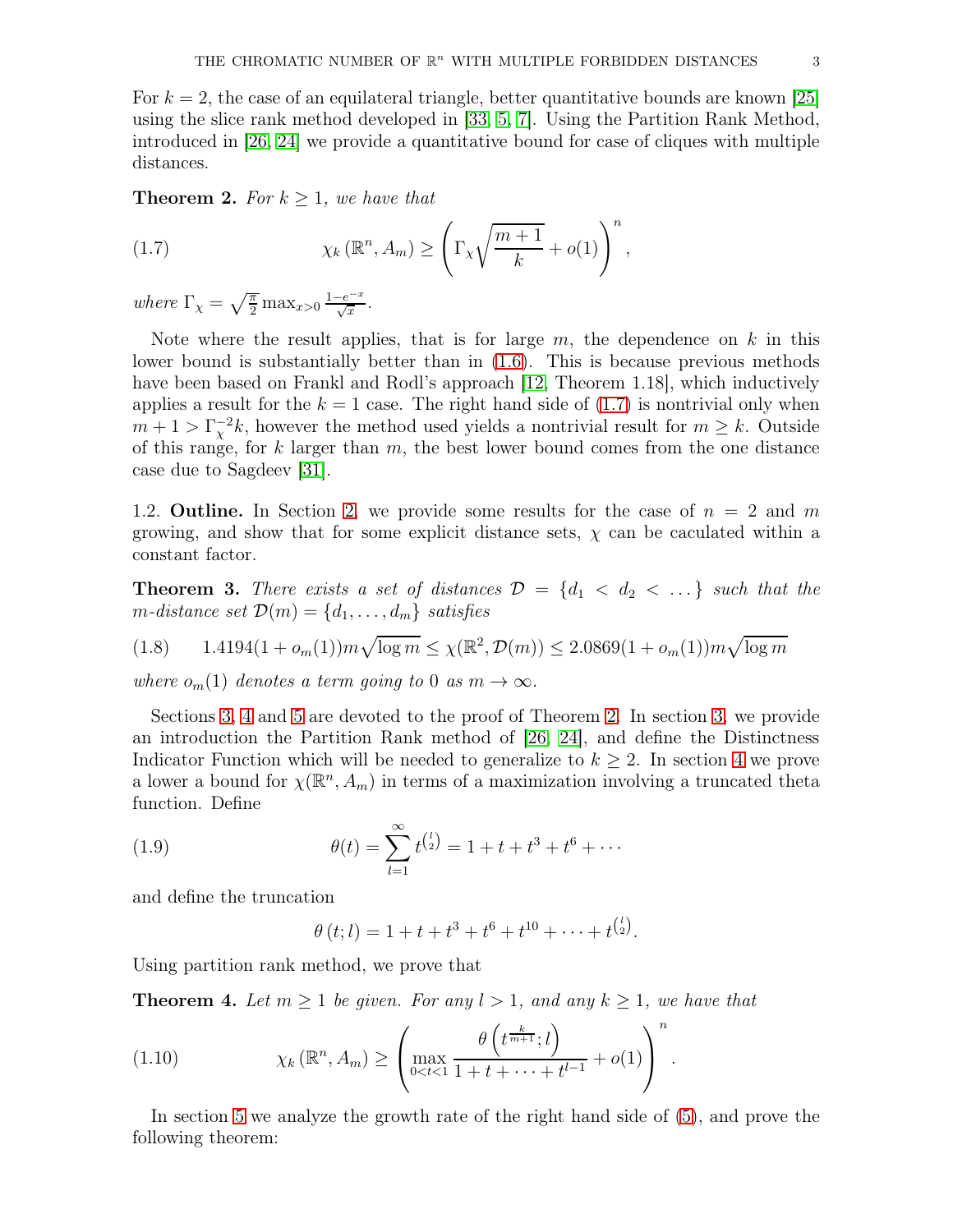<span id="page-3-0"></span>**Theorem 5.** For  $0 < \gamma < 1$ ,

(1.11) 
$$
\max_{l \ge 1} \max_{0 < t < 1} \frac{\theta(t^{\gamma}; l)}{1 + t + \dots + t^{l-1}} \ge \Gamma_{\chi} \sqrt{\frac{1}{\gamma}}
$$

where  $\Gamma_{\chi} = \sqrt{\frac{\pi}{2}} \max_{0 \le u \le \infty} \frac{1 - e^{-u}}{\sqrt{u}}$  $\frac{-e^{-u}}{\sqrt{u}}$ .

To prove Theorem [5,](#page-3-0) we first analyze how

$$
\max_{0 < t < 1} \frac{\theta(t^{\gamma}; l)}{1 + t + \dots + t^{l-1}}
$$

depends on l, and prove that this quantity is bounded from below by  $\max_{0 \leq t \leq 1} (1$  $t\theta(t^{\gamma})$ . The Poisson summation formula yields a functional equation for  $\theta(t)$ , and we use this functional equation to lower bound  $\max_{0 \le t \le 1} (1-t)\theta(t^{\gamma})$  and prove Theorem [5.](#page-3-0) Theorem [2](#page-2-1) follows directly from Theorem [4](#page-2-2) and Theorem [5.](#page-3-0)

In section [6,](#page-17-0) we mention a handful of related open problems and discuss their significance.

In the Appendix we use the methods of this paper to prove Theorem [10,](#page-18-0) stated in the Open Problems section, which relates a minimization involving the Theta function of an even integral lattice to the constant in the Double Cap Conjecture.

1.3. **Exact Maximization.** In section [5,](#page-14-0) we show that when  $k = 1$ , the right hand side of equation [\(1.10\)](#page-2-3) is maximized for  $l \leq 2m+1$ . This disproves Conjecture 1 of Gorskaya, Mitricheva, Protasov, and Raigorodskii [\[14\]](#page-22-16). The explicit nature of [\(5\)](#page-3-0) has some advantages. When  $k = m = 1$ , this quantity is maximized when  $l = 3$ , and we retrieve Raigorodskii's lower bound

$$
(\chi(\mathbb{R}^n))^{\frac{1}{n}} \gtrsim \max_{0 < t < 1} \frac{1 + t + t^2}{1 + \sqrt{t} + t^{\frac{3}{2}}} = 1.23956674\ldots,
$$

expressed as a maximization of an explicit rational function. For  $k = 1$  and small values of  $m$ , we improve upon the calculations of Gorskaya, Mitricheva, Protasov, and Raigorodskii [\[14\]](#page-22-16) for  $\overline{\chi}(\mathbb{R}^m, m)$ . Define

$$
\zeta_m = \limsup_{n \to \infty} (\overline{\chi}(\mathbb{R}^n; m))^{\frac{1}{n}}.
$$

For  $m = 2$  and  $m = 3$  for example, Theorem [4](#page-2-2) yields the lower bounds

|       | Lower bound from Theorem 4   Lower bound from [14] |                      |
|-------|----------------------------------------------------|----------------------|
| $m=2$ | $\zeta_2 > 1.466299$                               | $\zeta_2 > 1.465869$ |
| $m=3$ | $\zeta_3 > 1.667508$                               | $\zeta_3 > 1.667462$ |

For the case of  $k$ -simplicies define

$$
\zeta_m^k = \limsup_{n \to \infty} (\overline{\chi}_k(\mathbb{R}^n; m))^{\frac{1}{n}}.
$$

Theorem [4](#page-2-2) yields the following table for small values of  $k, m$ :

| $k=1$                                                                               | $k=2$                                                                                                                                                                            | $k=3$ | $k=4$ |
|-------------------------------------------------------------------------------------|----------------------------------------------------------------------------------------------------------------------------------------------------------------------------------|-------|-------|
| $m = 1 \le \zeta_1^1 \ge 1.239566$                                                  |                                                                                                                                                                                  |       |       |
| $m = 2 \left( \zeta_2^1 \ge 1.466299 \right) \left( \zeta_2^2 \ge 1.118433 \right)$ |                                                                                                                                                                                  |       |       |
|                                                                                     | $\left\lfloor m=3\right\rfloor \zeta_3^1 \ge 1.667508 \left\lfloor \zeta_3^3 \ge 1.239566 \right\rfloor \zeta_3^3 \ge 1.083024$                                                  |       |       |
|                                                                                     | $\left\lceil m=4 \right\rceil \zeta_4^1 \geq 1.848150 \left\lceil \zeta_4^2 \geq 1.356230 \right\rceil \zeta_4^3 \geq 1.158048 \left\lceil \zeta_4^4 \geq 1.063933 \right\rceil$ |       |       |
|                                                                                     | $m = 5 \left  \zeta_5^1 \ge 2.013079 \right  \zeta_5^2 \ge 1.466299 \left  \zeta_5^3 \ge 1.239566 \right  \zeta_5^4 \ge 1.118433$                                                |       |       |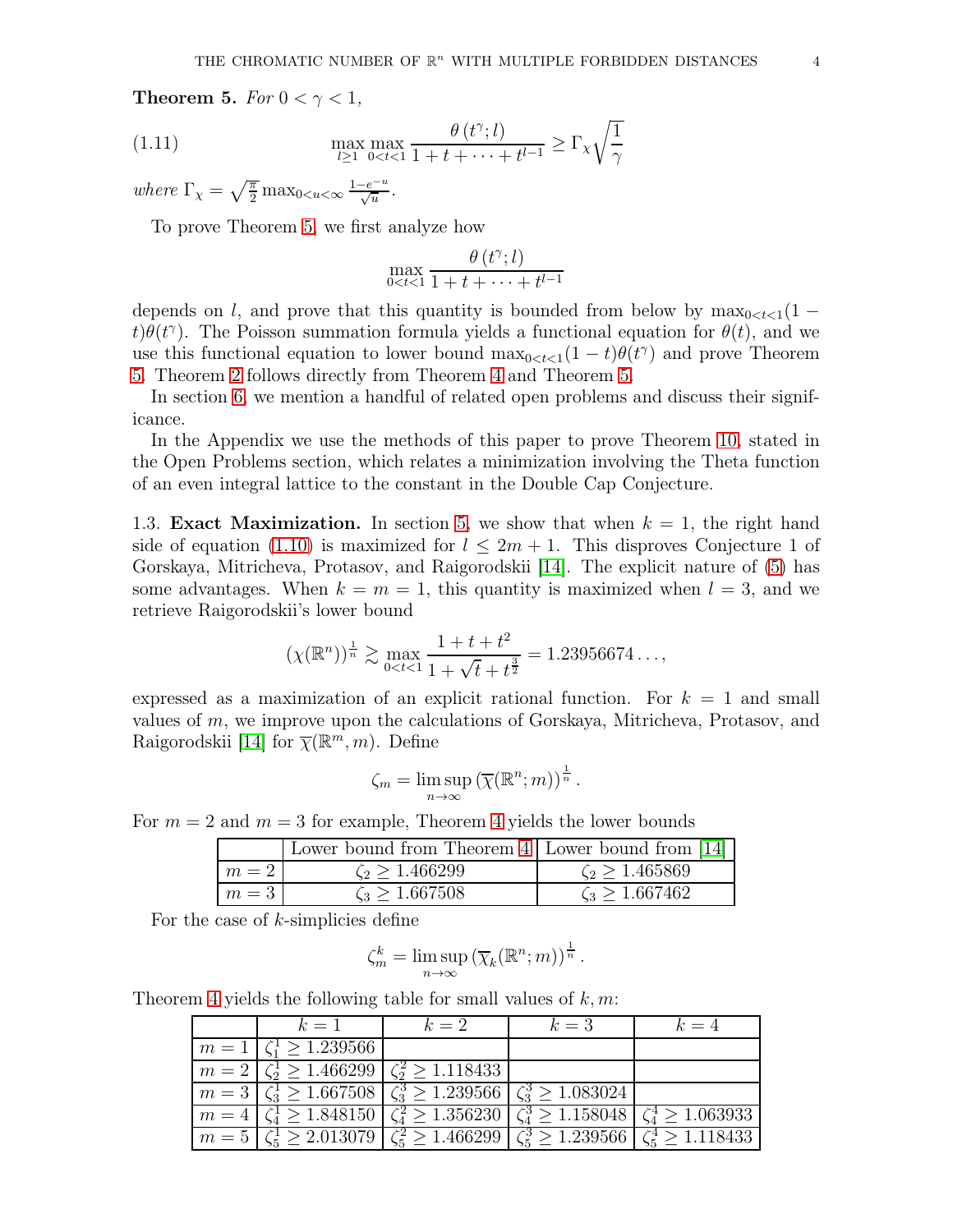#### <span id="page-4-1"></span>2. Dimension 2

<span id="page-4-0"></span>In this section, we show that for some specific distance sets in  $\mathbb{R}^2$ , we can determine  $\chi(\mathbb{R}^2, A)$  quite accurately, with upper and lower bounds differing by a small constant factor. We begin by discussing the Erdős distinct distances problem.

2.1. Distinct Distances. In 1946, Erdős asked about the growth rate of  $g(N)$ , the minimal number of distinct distances between  $N$  points in the plane [\[9\]](#page-22-17). In that paper, Erdős proved that for some constant C

(2.1) 
$$
g(N) \le C \frac{N}{\sqrt{\log N}},
$$

and he conjectured that there is a lower bound of the form  $N^{1-o(1)}$ , a result that was proven by Guth and Katz in 2015 [\[15\]](#page-22-18). The upper bound for distinct distances immediately implies a lower bound for  $\overline{\chi}(\mathbb{R}^2; m)$ , since if  $X \subset \mathbb{R}^2$  has m distinct distances  $\{d_1, \ldots, d_m\}$  then X is an independent set in  $G_{\{d_1, \ldots, d_m\}}(\mathbb{R}^2)$ . Consequently,

(2.2) 
$$
\overline{\chi}(\mathbb{R}^2; m) \ge g^{-1}(m).
$$

Erdős originally proved the upper bound in [\(2.1\)](#page-4-1) by considering the  $\sqrt{N} \times \sqrt{N}$  grid, and using Landau's theorem counting the number of integers less than  $X$  that can be written as a sum of two squares. This example shows that

<span id="page-4-2"></span>
$$
g(N) \lesssim \sqrt{2}b_{\square} \frac{N}{\sqrt{\log N}},
$$

where  $b_{\Box} = 0.764223...$  is the Landau-Ramanujan constant, and where we write  $f \lesssim g$ if  $f \leq (1+o(1))g$  and  $f \sim g$  if  $f = (1+o(1))g$ . Erdős and Fishburn observed that the hexagonal lattice yields slightly better bounds, and conjectured that it is optimal [\[10,](#page-22-19) Conjecture 1 in the sense that for sufficiently large n, there exists a set of  $q(n)$  points in the hexagonal lattice with  $n$  distances. Let

$$
\mathcal{D}_{\Delta} = \left\{ \sqrt{n} : n = x^2 + xy + y^2, x, y \in \mathbb{Z} \right\},\
$$

and let

$$
L_{\Delta} = \left\{ x(1,0) + y\left(\frac{1}{2}, \frac{\sqrt{3}}{2}\right) : x, y \in \mathbb{Z}^2 \right\},\
$$

and note that if  $x, y \in L_{\Delta}$  then  $||x-y||_2 \in \mathcal{D}_{\Delta}$ . The method of Ramanujan and Landau (see [\[22\]](#page-22-20)) implies that

(2.3) 
$$
\sum_{n \le X, n \in D_{\Delta}} 1 \sim b_{\Delta} \frac{X}{\sqrt{\log X}}
$$

where

<span id="page-4-4"></span>
$$
b_{\Delta} = \frac{\pi 3^{\frac{1}{4}} \sqrt{2}}{9} \prod_{p \equiv 1 \pmod{3}} \left( 1 - \frac{1}{p^2} \right)^{\frac{1}{2}} = 0.638909 \dots
$$

The following theorem is well known, but I could not find a reference with the exact constant calculated. The upper bound for  $\chi(\mathbb{R}^2, \mathcal{D}_\Delta(m))$  appearing in the next subsection is tight enough that we have interest in this exact constant.

<span id="page-4-3"></span>Theorem 6. (Corollary of Erdős's 1948 paper) We have that

$$
g(N) \lesssim C_{\Delta} \frac{N}{\sqrt{\log N}}
$$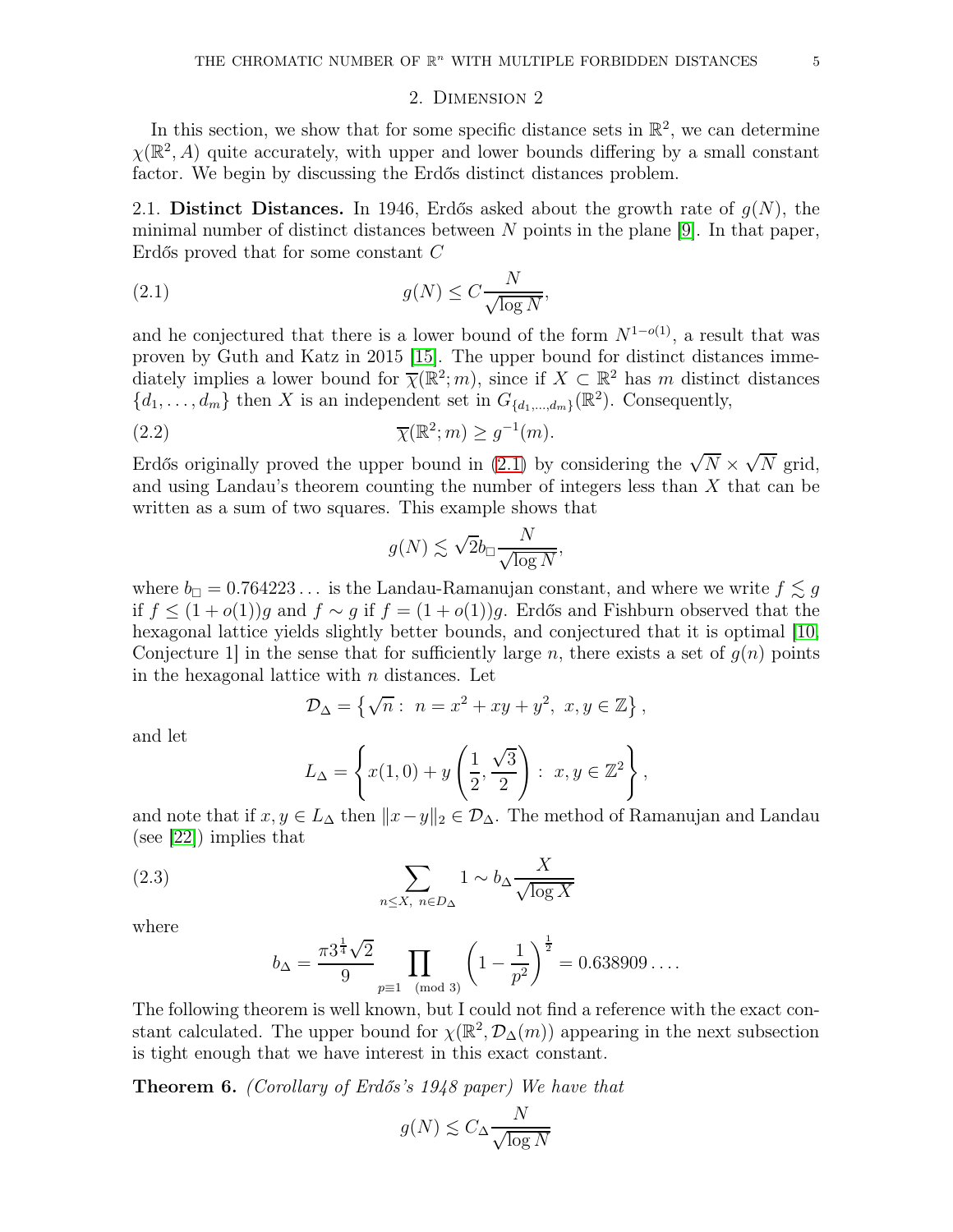where

<span id="page-5-0"></span>(2.4) 
$$
C_{\Delta} = \frac{2\sqrt{3}b_{\Delta}}{\pi} = \frac{2\sqrt{2}}{3^{\frac{5}{4}}} \prod_{p \equiv 1 \pmod{3}} \left(1 - \frac{1}{p^2}\right)^{\frac{1}{2}} = 0.704498...
$$

*Proof.* Let X denote the set of lattice points of  $L_{\Delta}$  that lie in the disk of radius R around (0,0). Let  $N = |X|$ . Then  $N = \pi R^2 \cdot \frac{2}{\sqrt{2}}$  $\frac{1}{3} + E(R)$  where  $E(R) = o(R^2)$  is an error term. The maximum squared distance between two elements of X is  $4R^2 = 2\sqrt{3}N/\pi$ . Since every distance between elements of the hexagonal lattice is in  $\mathcal{D}_{\Delta}$ , it follows that

$$
\{||x - y||_2 : x, y \in X\} \lesssim \frac{2\sqrt{3}b_{\Delta}}{\pi} \frac{N}{\sqrt{\log N}}.
$$

Since the disk has the largest volume for a shape of a fixed diameter, for large N Erdős and Fishburn's conjecture on the optimality of the hexagonal lattice implies the following conjecture:

**Conjecture.** (Erdős and Fishburn [\[10,](#page-22-19) Conjecture 1]) As  $N \to \infty$  we have that

$$
g(N) \sim C_{\Delta} \frac{N}{\sqrt{\log N}}
$$

where  $C_{\Delta} = 0.704498...$  is defined in [\(2.4\)](#page-5-0).

2.2. Bounds for Certain Distance Sets. Equation [\(2.2\)](#page-4-2) implies a lower bound for chromatic number of  $\mathbb{R}^n$  using the hexagonal lattice. In the other direction, we have the following upper bound on the Chromatic number of  $\mathbb{R}^2$ , where the distance set consists of the interval  $[1, l]$ .

<span id="page-5-1"></span>**Theorem 7.** Let  $\chi(\mathbb{R}^2, [1, l])$  denote the chromatic number of  $G_{[1, l]}(\mathbb{R}^2)$ , the graph where any two points at any distance  $1 \leq d \leq l$  are connected. Then we have that

$$
\chi(\mathbb{R}^2, [1, l]) \le \left( \lfloor 2(l+1)/\sqrt{3} \rfloor + 1 \right)^2.
$$

*Proof.* Let  $h \geq 1$  be an integer. Consider the hexagonal lattice

$$
L_{\Delta} = \left\{ x(1,0) + y\left(\frac{1}{2}, \frac{\sqrt{3}}{2}\right) : x, y \in \mathbb{Z}^2 \right\}.
$$

By placing an open disk of radius  $(1+\frac{\epsilon}{2})/\sqrt{3}$  at each point, we obtain a covering of  $\mathbb{R}^2$ . Consider the sublattice  $h \cdot L_{\Delta}$ . This is a sublattice of index  $h^2$  and  $L_{\Delta}$  is equal to the union of  $h^2$  translates of  $h \cdot L_{\Delta}$ . For each of these  $h^2$  lattices, let  $X_i$  be the set obtained by placing a disk of radius  $(1 + \epsilon)/\sqrt{3}$  around each point. Then  $X_1, \ldots, X_{h^2}$  cover  $\mathbb{R}^2$ , and for each  $x, y \in X_i$ , either  $||x - y||_2 \le \frac{2+2\epsilon}{\sqrt{3}}$  or  $||x - y||_2 \ge h - \frac{2+2\epsilon}{\sqrt{3}}$ . Rescaling by a factor of  $\frac{\sqrt{3}}{2(1+1)}$  $\frac{\sqrt{3}}{2(1+\epsilon)}$ , we have colored  $\mathbb{R}^2$  with  $h^2$  colors such that each color does not contain a distance in  $(1 - \epsilon, \frac{\sqrt{3}}{2(1 + \epsilon)})$  $\frac{\sqrt{3}}{2(1+\epsilon)}h-1$ ). Letting  $h = \left[\frac{2(l+1)(1-\epsilon)}{\sqrt{3}}\right] + 1$ , we obtain the bound

$$
\chi(\mathbb{R}^2,[1,l]) \leq \left( \left\lceil 2(1+\epsilon)(l+1)/\sqrt{3} \right\rceil \right)^2.
$$

The stated result follows by observing that if  $2l/\sqrt{3}$  is not an integer, then for sufficiently small  $\epsilon > 0$ ,  $\left[2(1+\epsilon)(l+1)/\sqrt{3}\right] = \left[2(l+1)/\sqrt{3}\right] + 1$ , and if  $2l/\sqrt{3}$  is an integer, then every value of  $\epsilon > 0$  causes the ceiling function to increase the value of the right hand side above, and once again  $\lceil 2(1+\epsilon)(l+1)/\sqrt{3}\rceil = \lfloor 2(l+1)/\sqrt{3}\rfloor + 1$ .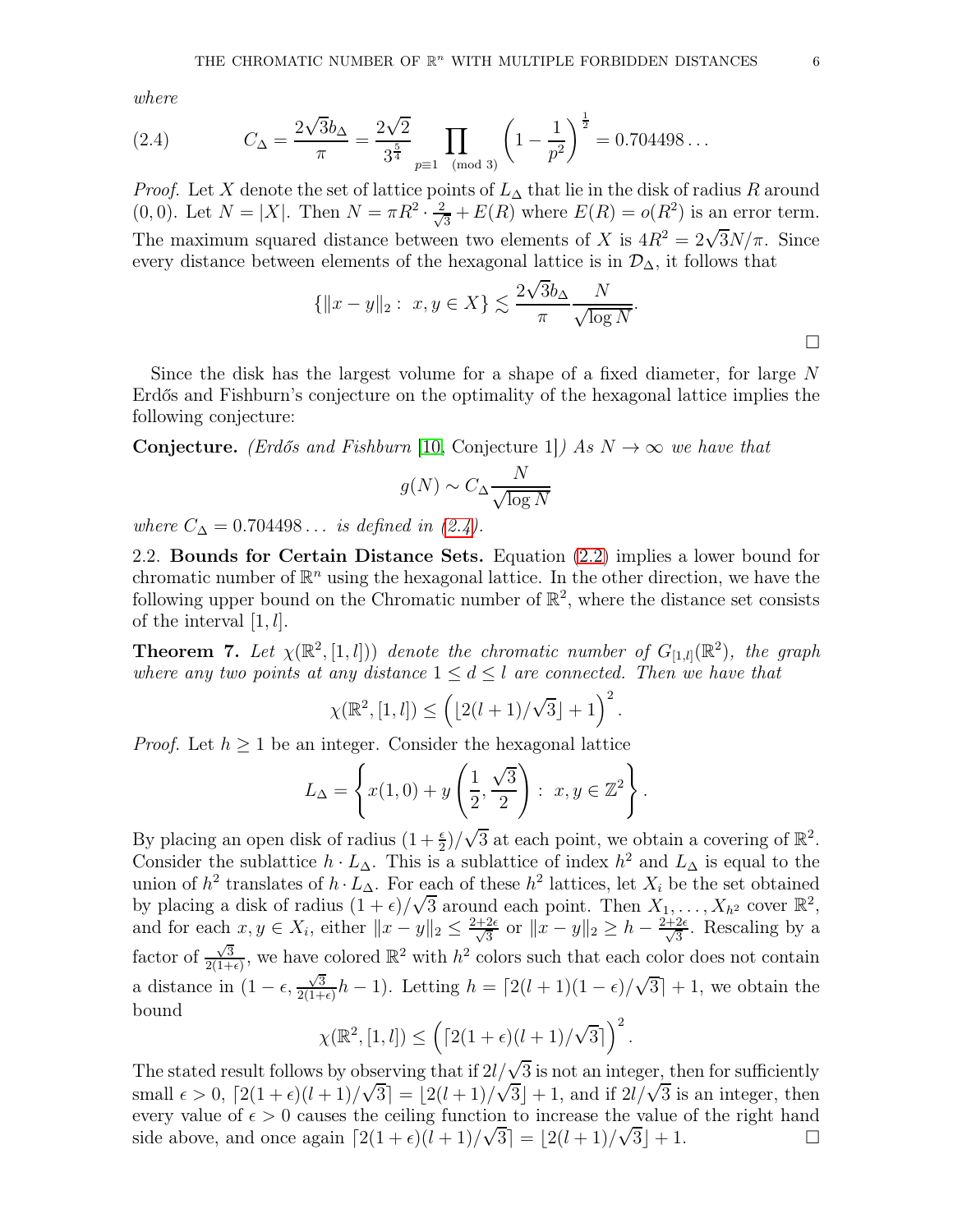For a set of distances  $\mathcal{D} = \{d_1 < d_2 < \cdots\}$ , let  $\mathcal{D}(m) = \{d_1, \ldots, d_m\}$  denote the m smallest distances in  $\mathcal{D}$ . The following theorem (with constants defined explicitely) is identical to equation [\(1.8\)](#page-2-4).

Theorem 8. We have that

(2.5) 
$$
\frac{\pi}{2\sqrt{3}b_{\Delta}} m \sqrt{\log m} \lesssim \chi(\mathbb{R}^2, \mathcal{D}_{\Delta}(m)) \lesssim \frac{4}{3b_{\Delta}} m \sqrt{\log m}
$$

where  $\frac{\pi}{2\sqrt{3}b_{\Delta}} = 1.4194...$  and  $\frac{4}{3b_{\Delta}} = 2.0868...$ 

Proof. The lower bound is a consequence of the upper bound for distinct distance in Theorem [6.](#page-4-3) To prove the upper bound, let l denote the largest element of  $\mathcal{D}_{\Delta}(m)$ . Applying Theorem [7,](#page-5-1) since  $\mathcal{D}_{\Delta}(m) \subset [1, l]$ , we have that

$$
\chi(\mathbb{R}^2, \mathcal{D}_{\Delta}(m)) \leq \chi(\mathbb{R}^2, [1, l]) \leq \left( \lfloor 2(l+1)/\sqrt{3} \rfloor + 1 \right)^2.
$$

Equation [\(2.3\)](#page-4-4) implies that  $l^2 \sim \frac{1}{b_2}$  $\frac{1}{b_{\Delta}}m\sqrt{\log m}$ , and the theorem follows.  $\Box$ 

The same methods imply similar bounds for the square grid. Let  $\mathcal{D}_{\Box} = \{\sqrt{n} : n =$  $x^2 + y^2$ ,  $x, y \in \mathbb{Z}$  and let  $b_{\Box}$  denote the Landau-Ramanujan constant. Then we have the bounds

(2.6) 
$$
\frac{\pi}{4b_{\square}} m \sqrt{\log m} \lesssim \chi(\mathbb{R}^2, \mathcal{D}_{\square}(m)) \lesssim \frac{4}{3b_{\square}} \cdot m \sqrt{\log m}.
$$

Theorem [7](#page-5-1) implies that if  $\chi(\mathbb{R}^2; m)$  grows polynomially, the ratio between the smallest distance and the largest must grow like a polynomial of  $\sqrt{m}$ .

### 3. The Partition Rank

<span id="page-6-0"></span>The Partition Rank method is a multivariable version of the linear algebraic method, and allows us to prove our main result for  $(k + 1)$ -cliques. The Partition Rank was introduced by the author in [\[24,](#page-22-15) [26\]](#page-22-14), and we refer the reader to those papers for a more comprehensive overview. To motivate the definition, we first revisit the definition of tensor rank. For finite sets  $X_1, \ldots, X_n$ , a function  $h: X_1 \times \cdots \times X_n \to \mathbb{F}$  is called a rank 1 function if it takes the form

$$
h(x_1,\ldots,x_n)=f_1(x_1)f_2(x_2)\cdots f_n(x_n),
$$

and the tensor rank of  $F: X_1 \times \cdots \times X_n \to \mathbb{F}$  is defined to be the minimal r such that

$$
F = \sum_{i=1}^{r} g_i
$$

where the  $g_i$  are rank 1 functions. Given variables  $x_1, \ldots, x_k$ , and a set  $S \subset \{1, \ldots, k\}$ ,  $S = \{s_1, \ldots, s_m\}$ , let  $\vec{x}_S$  denote the *m*-tuple

$$
x_{s_1},\ldots,x_{s_m},
$$

so that for a function  $q$  of  $m$  variables, we have

$$
g(\vec{x}_S) = g(x_{s_1}, \ldots, x_{s_m}).
$$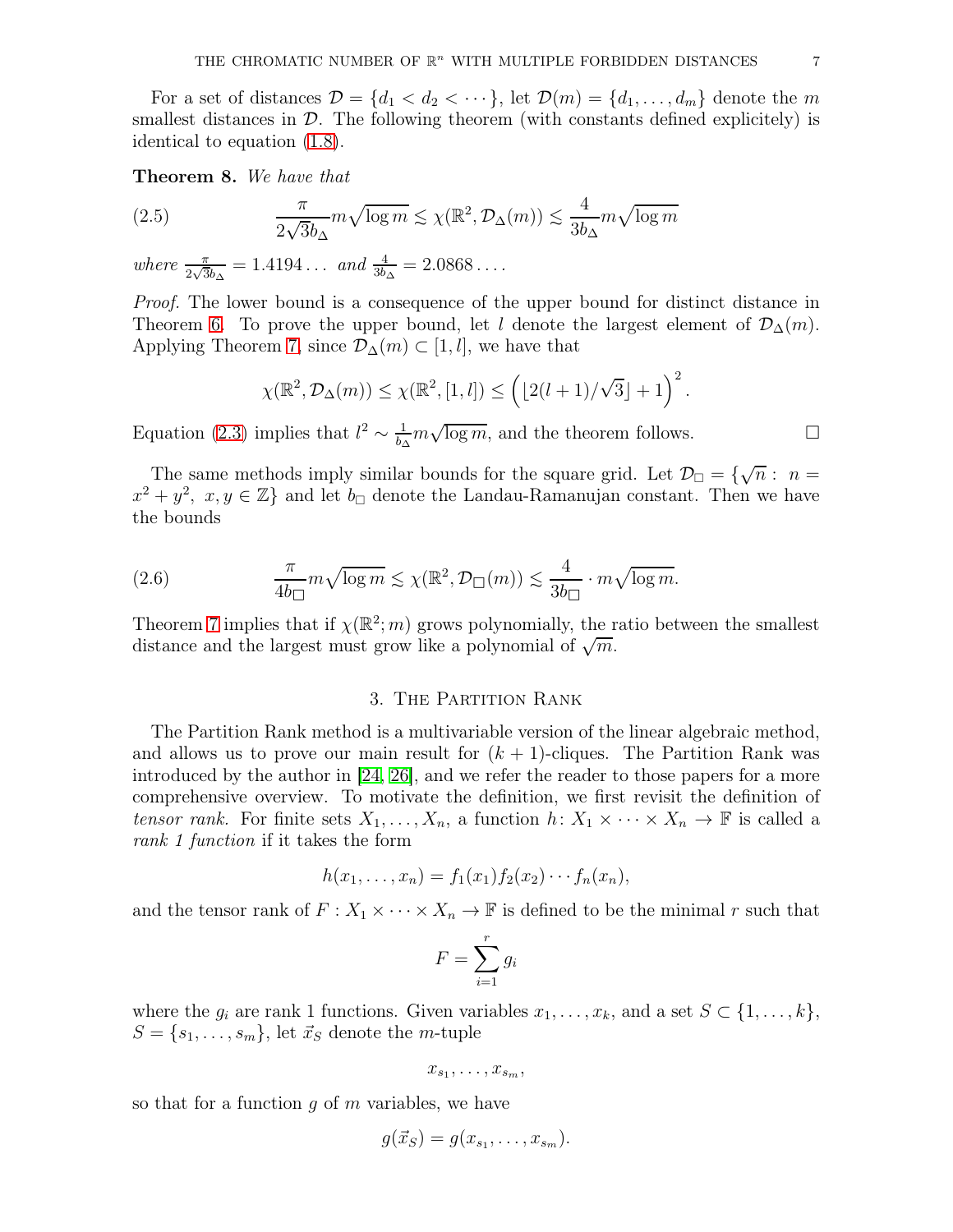For example, if  $k = 5$ , and  $S = \{1, 2, 4\}$ , then  $g(\vec{x}_S) = g(x_1, x_2, x_4)$ , and  $f(\vec{x}_{\{1,\dots,k\}\setminus S}) =$  $f(x_3, x_5)$ . A partition of  $\{1, 2, ..., k\}$  is a collection P of non-empty pairwise disjoint subsets of  $\{1, \ldots, k\}$  such that

$$
\bigcup_{A \in P} A = \{1, \ldots, k\}.
$$

We say that P is the *trivial* partition if it consists only of a single set,  $\{1, \ldots, k\}$ .

**Definition 1.** Let  $X_1, \ldots, X_k$  be finite sets, and let

$$
h: X_1 \times \cdots \times X_k \to \mathbb{F}.
$$

We say that h has partition rank 1 if there exists some non-trivial partition  $P$  of the variables  $\{1, \ldots, k\}$  such that

$$
h(x_1,\ldots,x_k)=\prod_{A\in P}f_A\left(\vec{x}_A\right)
$$

for some functions  $f_A$ . We say that h has *slice rank* 1, if in addition one of the sets  $A \in P$  is a singleton.

The tensor  $h: X_1 \times \cdots \times X_k \to \mathbb{F}$  will have partition rank 1 if and only if it can be written in the form

$$
h(x_1,\ldots,x_k)=f(\vec{x}_S)g(\vec{x}_T)
$$

for some f, g and some  $S, T \neq \emptyset$  with  $S \cup T = \{1, ..., k\}$ . Additionally, h will have slice rank 1 if it can be written in the above form with either  $|S| = 1$  or  $|T| = 1$ . In other words, a function h has partition rank 1 if the tensor can be written as a non-trivial outer product, and it has slice rank 1 if it can be written as the outer product between a vector and a  $k-1$  dimensional tensor.

**Definition 2.** Let  $X_1, \ldots, X_k$  be finite sets. The *partition rank* of

$$
F: X_1 \times \cdots \times X_k \to \mathbb{F},
$$

is defined to be the minimal  $r$  such that

$$
F = \sum_{i=1}^{r} g_i
$$

where the  $g_i$  have partition rank 1. The *slice rank* of F is the minimal r such that

$$
F = \sum_{i=1}^{r} g_i
$$

where the  $g_i$  have slice rank 1.

The partition rank is the minimal rank among all possible ranks obtained from partitioning the variables. The slice rank can be viewed as the rank which results from the partitions of  $\{1, \ldots, k\}$  into a set of size 1 and a set of size  $k-1$ , and so we have that

# $partition-rank \leq slice-rank$ .

For two variables, the slice rank, partition rank, and tensor rank are equivalent since there is only one non-trivial partition of a set of size 2. For three variables, the partition rank and the slice rank are equivalent, and for 4 or more variables, all three ranks are different. A key property of the partition rank is the following lemma, given in [\[26,](#page-22-14) Lemma 11], which generalizes [\[33,](#page-23-0) Lemma 1].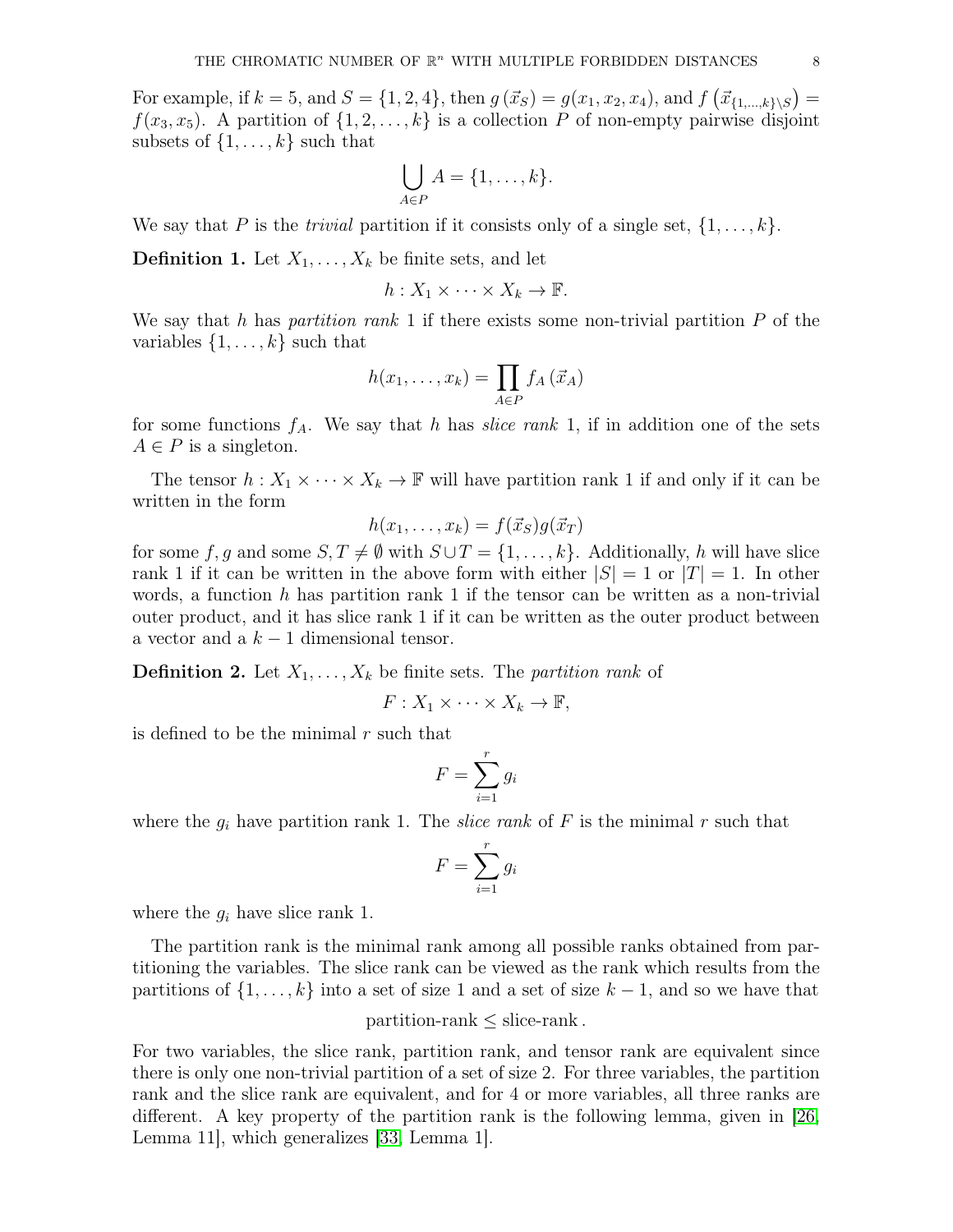<span id="page-8-0"></span>**Lemma 1.** Let X be a finite set, and let  $X^k$  denote the k-fold Cartesian product of X with itself. Suppose that

 $F:X^k\to\mathbb{F}$ 

is the diagonal identity tensor, that is

$$
F(x_1,\ldots,x_k)=\delta(x_1,\ldots,x_k)=\begin{cases}1 & x_1=\cdots=x_k\\0 & otherwise\end{cases}.
$$

Then

partition-rank
$$
(F) = |X|
$$
.

*Proof.* See [\[26,](#page-22-14) Lemma 11].

3.1. The Distinctness Indicator. Let X be a finite set, F a field, and let  $X^k =$  $X \times \cdots \times X$  denote the Cartesian product of X with itself k times. For every  $\sigma \in S_k$ , define

$$
f_{\sigma} \colon X \times \cdots \times X \to \mathbb{F}
$$

to be the function that is 1 if  $(x_1, \ldots, x_k)$  is a fixed point of  $\sigma$ , and 0 otherwise. We will make use of the following Lemma, proven in [\[26\]](#page-22-14):

<span id="page-8-1"></span>**Lemma 2.** Let  $Cyc \subset S_k$ , be the k-cycles in  $S_k$ , and define

$$
H_k(x_1,\ldots,x_k) = \sum_{\substack{\sigma \in S_k \\ \sigma \notin Cyc}} \operatorname{sgn}(\sigma) f_{\sigma}(x_1,\ldots,x_k).
$$

Then

$$
H_k(x_1,\ldots,x_k) = \begin{cases} 1 & \text{if } x_1,\ldots,x_k \text{ are distinct,} \\ (-1)^{k-1}(k-1)! & \text{if } x_1 = \cdots = x_k, \\ 0 & \text{otherwise.} \end{cases}
$$

*Proof.* See [\[26,](#page-22-14) Lemma 15].

This function can be used to zero-out those tuples of vectors with repetitions. Suppose that we are interested in the size of the largest set  $A \subset X$  that does not contain k distinct vectors satisfying some condition K. Then if  $F_k : X^k \to \mathbb{F}$  is some function satisfying

$$
F_k(x_1,\ldots,x_k) = \begin{cases} c_1 & \text{if } x_1,\ldots,x_k \text{ satisfy } \mathcal{K} \\ c_2 & \text{if } x_1 = \cdots = x_k \\ 0 & \text{otherwise} \end{cases}
$$

where  $c_2 \neq 0$ , then

$$
I_k(x_1,\ldots,x_k) := F_k(x_1,\ldots,x_k)H_k(x_1,\ldots,x_k)
$$

when restricted to  $A^k$  will be a diagonal tensor, and hence by lemma [1](#page-8-0)

$$
|A| \leq \text{partition-rank}(I_k).
$$

Let

(3.1) 
$$
\delta(x_1, \dots, x_k) = \begin{cases} 1 & \text{if } x_1 = \dots = x_k \\ 0 & \text{otherwise} \end{cases}
$$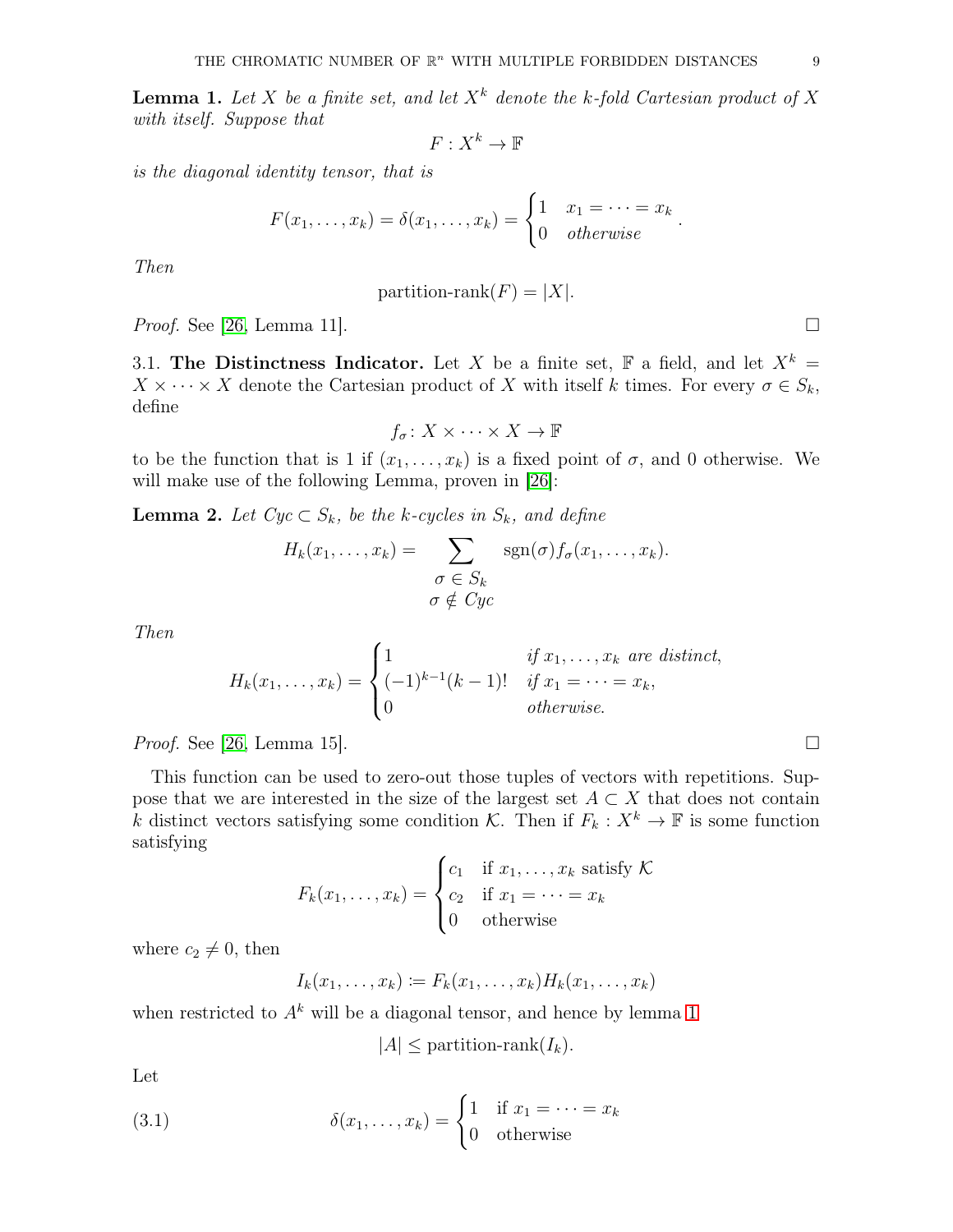and for a partition  $P$  of  $\{1, \ldots, k\}$  define

<span id="page-9-1"></span>
$$
\delta_P(x_1,\ldots,x_k)=\prod_{A\in P}\delta_A(\vec{x}_A).
$$

For every  $\sigma$ , we have that  $f_{\sigma} = \delta_P$  for some partition P, it follows that we can write

(3.2) 
$$
H_k(x_1,\ldots,x_k) = \sum_{P \in \mathcal{P}_k} c_P \prod_{A \in P} \delta_A(\vec{x}_A)
$$

where  $\mathcal{P}_k$  is the set of non-trivial parititions of  $\{1,\ldots,k\}$  and  $c_P$  are constants. Furthermore, since the definition of H specifically excludes the cycles, it follows that only non-trivial partitions will appear with non-zero coefficients in the sum above. That is, every product of delta functions contains two or more terms in the product.

4. LOWER BOUNDS FOR  $\chi_k(\mathbb{R}^n;m)$ 

<span id="page-9-0"></span>Let  $S \subset \mathbb{R}^n$  be a finite set such that  $||x - y||_2^2$  is even for any  $x, y \in S$ . Let p be a prime satisfying

$$
p > \max_{x,y \in S} \frac{\|x - y\|_2^2}{2}.
$$

Consider the polynomials  $F_r : S^r \to \mathbb{F}_p$  defined by

$$
F_r(x_1,\ldots,x_r) = \prod_{i < j} \left( 1 - \left( \frac{\|x_i - x_j\|_2^2}{2} \right)^{p-1} \right),
$$

and note that

(4.1) 
$$
\deg F_r = 2 \binom{r}{2} (p-1).
$$

Our results are most naturally stated when the domain of  $F_r$  is a cube-like subset of a lattice.

**Definition 3.** Let  $v_1, \ldots, v_n$  be a basis of  $\mathbb{R}^n$ . We say that a set  $A \subset \mathbb{R}^n$  is an  $l^n$ -cube if for some constant  $k \in \mathbb{R}^n$ 

$$
A = \{k + c_0v_0 + \cdots + c_nv_n : c_i \in \{0, \ldots, l\}\}.
$$

To prove the main result, we need only consider the specific  $l^n$ -cube  $\{0, 1, \ldots, l\}^n$ , however we state our results in this section with this generality to prove Theorem [10](#page-18-0) from Section [6](#page-17-0) in the Appendix. Note that if  $S$  is any subset of an  $l^n$ -cube, then

(4.2) 
$$
\dim \{f : S \to \mathbb{F}, \deg f \le d\} \le \# \left\{ v \in \{0, ..., l\}^n : \sum_{i=1}^n v_i \le d \right\}.
$$

Let  $A_m = \{1, \sqrt{2}, \ldots, \sqrt{m}\}.$  Then

<span id="page-9-3"></span><span id="page-9-2"></span>
$$
F_{k+1}(x_1, ..., x_{k+1}) = \begin{cases} 1 & \|x_i - x_j\|_2 \in \sqrt{2p}A_m \cup \{0\} \ \forall \ i, j \\ 0 & \text{otherwise} \end{cases}
$$

.

In other words,  $F_{k+1}$  is nonzero if and only if  $x_1, \ldots, x_{k+1}$  form a (possibly degenerate) ksimplex with distances in  $\sqrt{2p}A_m$ . The distinctness indicator function from the previous section will help construct an indicator function that captures when  $x_1, \ldots, x_{k+1}$  are a non-degenerate simplex. Define the function

(4.3) 
$$
J_k = H_{k+1} R_{k+1}.
$$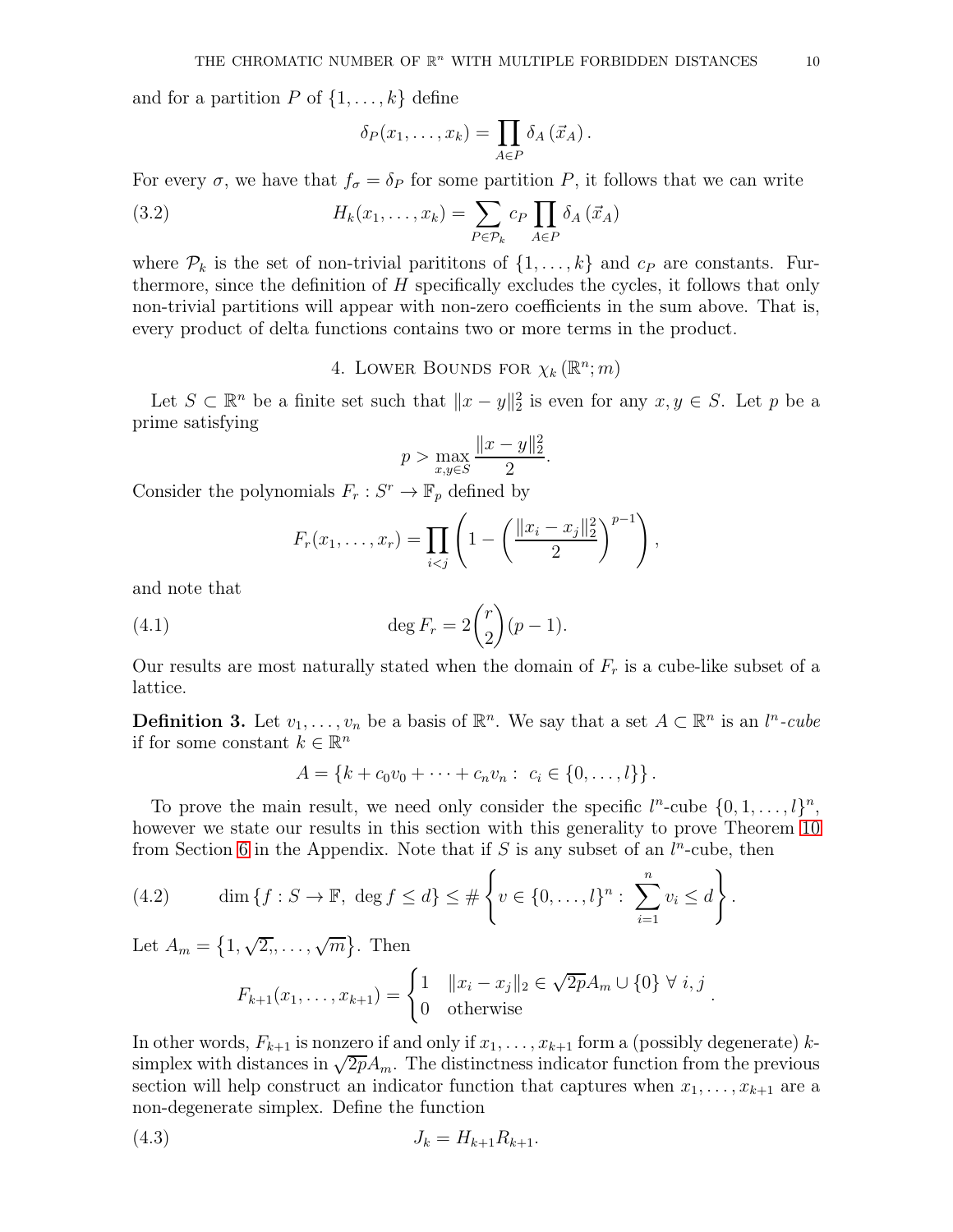Then  $J_k$  will satisfy

(4.4) 
$$
J_k(x_1,\ldots,x_k) = \begin{cases} 1 & \text{if } x_1,\ldots,x_{k+1} \text{ are distinct and form a } k\text{-simplex,} \\ (-1)^k k! & \text{if } x_1 = \cdots = x_{k+1}, \\ 0 & \text{otherwise.} \end{cases}
$$

In particular, if  $A \subset S$  does not contain a k-simplex, and n is large enough to insure that  $p > k$ , we have that

$$
J_k|_{A^{k+1}} = (-1)^k k! \cdot \delta(x_1,\ldots,x_{k+1}).
$$

That is,  $J_k$  restricted to  $A^{k+1}$  is diagonal, and hence by Lemma [1,](#page-8-0)  $|A| \leq$  partition-rank $(J_k)$ .

$$
\chi_k(\mathbb{R}^n, A_m) \ge \frac{|S|}{\text{partition-rank}(J_k)}.
$$

<span id="page-10-0"></span>**Lemma 3.** Let  $S \subset \mathbb{R}^n$  be a subset of an l<sup>n</sup>-cube such that  $||x - y||_2^2 \in 2\mathbb{Z}$  for all  $x, y \in S$ , and let  $p > \max_{x,y \in S} \frac{1}{2}$  $\frac{1}{2}||x-y||_2^2$ . Then the function  $J_k : S^{k+1} \to \mathbb{F}_p$  defined by  $J_k = F_{k+1}H_{k+1}$  satisfies

partition-rank
$$
(J_k) \leq 2^{k+1} \cdot \# \left\{ v \in \{0, ..., l\}^n : \sum_{i=1}^n v_i \leq k(p-1) \right\}.
$$

*Proof.* Let  $\mathcal{P}_{k+1}$  denote the set of non-trivial partitions of  $\{1,\ldots,k+1\}$ . By lemma [2,](#page-8-1) and  $(3.2)$ ,  $H_{k+1}$  can be written as

$$
H_{k+1} = \sum_{P \in \mathcal{P}_{k+1}} c_P \prod_{A \in P} \delta(\vec{x}_A)
$$

where  $c_P$  is a constant depending on the partition P. In the construction of  $H_{k+1}$ , only non-trivial partitions were included, and so we can split the product  $J_k = H_{k+1}R_{k+1}$ into a linear combination of terms of the form

(4.5) 
$$
R_{k+1}(x_1,...,x_{k+1}) \prod_{A \in P} \delta(\vec{x}_A)
$$

where the product of delta functions term always contains two or more delta functions. For such a term, the product of delta functions forces many variables among  $x_1, \ldots, x_{k+1}$ to be equal. For a set A and any element  $a \in A$ , and a polynomial function Q of |A| variables, the product  $\delta(\vec{x}_A)Q(\vec{x}_A)$  will be exactly equal to  $\delta(\vec{x}_A)Q(x_a, x_a, \ldots, x_a)$  =  $\delta(\vec{x}_A)Q(x_a)$ , where Q is a single variable polynomial obtained from Q by making all the variables equal. For our purposes,  $a_i$  need only be some representative member of  $A_i$ , where the choice is made in a way that is consistent across different partitions. For simplicity, we choose  $a_i = \min(A_i)$  for  $i \leq r-1$  and  $a_r = k+1$ . Let  $P = \{A_1, \ldots, A_r\}$ be a non-trivial paritition of  $\{1, \ldots, k+1\}$ . Let  $a_i = \min(A_i)$  denote the minimal element of  $A_i$  for each  $i \leq r-1$ , and suppose without loss of generality that  $k+1 \in A_r$ , and let  $a_r = k + 1$ . Then

$$
F_{k+1}(x_1,\ldots,x_{k+1})\prod_{A\in P}\delta(\vec{x}_A)=F_r(x_{a_1},\ldots,x_{a_r})\prod_{A\in P}\delta(\vec{x}_A).
$$

We can expand  $F_r$  in the above as a sum of monomials of the form

$$
\left(\delta(\vec{x}_{A_1})x_{a_1,1}^{\epsilon_{1,1}}\cdots x_{a_1,n}^{\epsilon_{1,n}}\right)\cdots\left(\delta(\vec{x}_{A_r})x_{a_r,1}^{\epsilon_{r,1}}\cdots x_{a_r,n}^{\epsilon_{r,n}}\right)
$$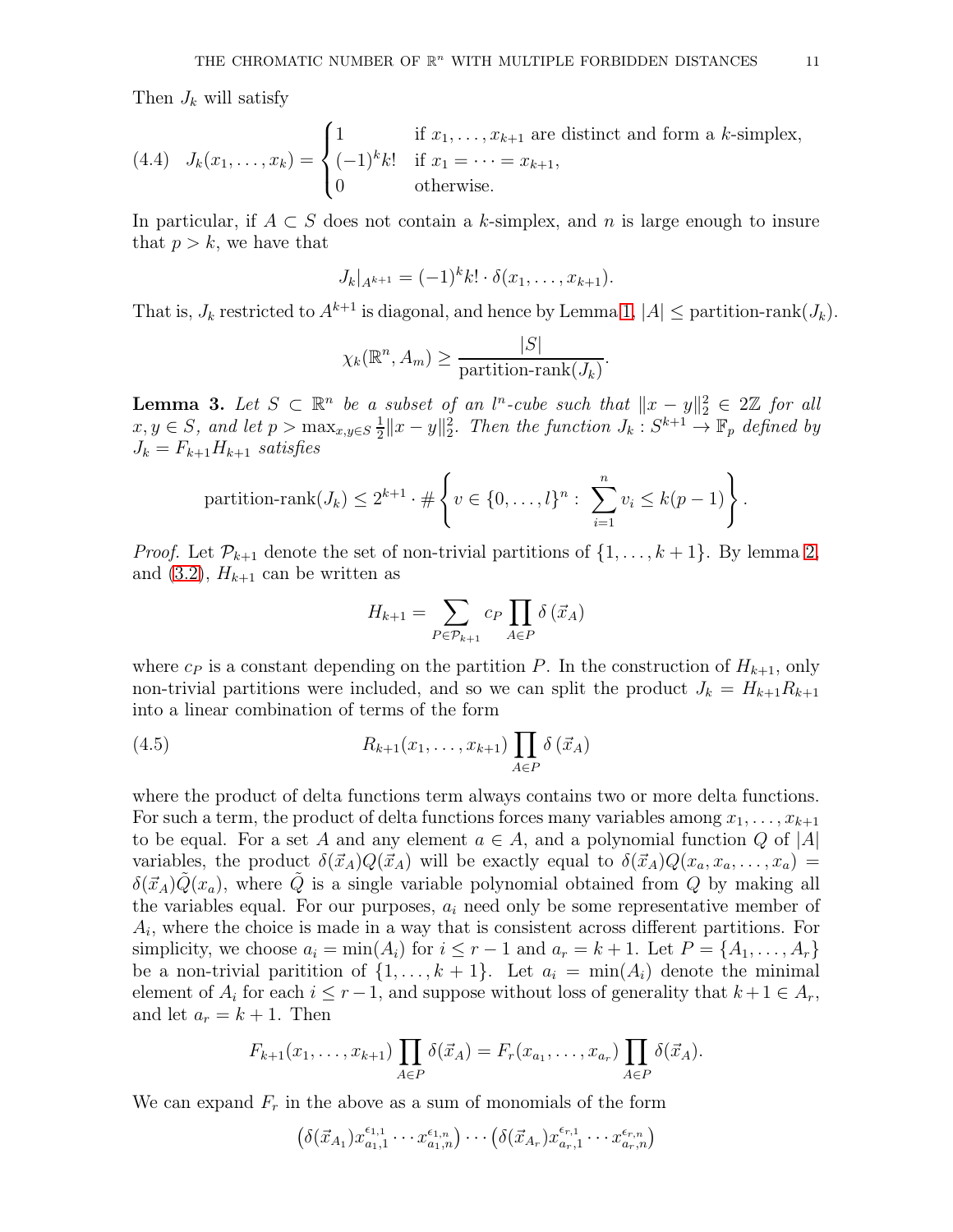Since  $F_r$  has degree  $2\binom{r}{2}$  $\binom{r}{2}(p-1)$ , for each such term, we must have

$$
\sum_{i=1}^r \sum_{j=1}^n \epsilon_{i,j} \le \deg F_r \le \binom{r}{2}(p-1),
$$

and so, there exists  $1 \leq i \leq r$  such that

$$
\sum_{j=1}^{n} \epsilon_{i,j} \le (r-1)(p-1).
$$

Proceeding in this manner for every non-trivial partition of  $\{1, \ldots, k+1\}$ , it follows that we can decompose

$$
J_k = \sum_{\begin{array}{c} A \subset \{1, \ldots, k+1\} \\ 1 \le |A| \le k \end{array}} \delta(\vec{x}_A) \sum_{\begin{array}{c} f \\ \deg f \le k(p-1) \end{array}} f(x_a) G_f\left(\vec{x}_{\{1, \ldots, k+1\} \setminus A}\right)
$$

where for each set  $a = \min A$ , and  $G_f$  is some funciton, possibly depending on f. This implies that

partition-rank
$$
(J_k) \leq (2^{k+1} - 2) \dim \{f | f : S \to \mathbb{F}_p \text{ and } \deg f \leq k(p-1)\},
$$

and the result follows by [\(4.2\)](#page-9-2) since

$$
\dim \{f \mid f : S \to \mathbb{F}_p \text{ and } \deg f \le k(p-1)\} \le \# \left\{ v \in \{0, \dots, l\}^n : \sum_{i=1}^n v_i \le k(p-1) \right\}.
$$

*Remark* 1. In the statement of Lemma [3,](#page-10-0) the constant in front depending on k is crude. Proceeding more carefully, taking into account each subset  $A \subset \{1, \ldots, k+1\}$ , in a similar manner to [\[26,](#page-22-14) Lemma 22, Prop 23], the bound can be improved to

partition-rank
$$
(J_k) \leq (1+\epsilon) \# \left\{ v \in \{0,\ldots,l\}^n : \sum_{i=1}^n v_i \leq k(p-1) \right\}.
$$

However, for our purposes, Lemma [3](#page-10-0) as stated is sufficient.

<span id="page-11-0"></span>**Proposition 1.** Let  $k \geq 1$ , and let  $m \geq 1$  be the number of colors. Let S be a subset of an  $l^n$ -cube where  $||x-y||_2^2 \in 2\mathbb{Z}$  for all  $x, y \in S$ . Suppose that the maximum distance between elements of S is

$$
d_{\max} = \max_{x,y \in S} \frac{1}{2} ||x - y||_2^2.
$$

Then

$$
\chi(\mathbb{R}^n, A_m) \ge |S| 2^{k+1} \max_{0 < t < 1} \frac{t^{\frac{k}{m+1}d_{\max} + \epsilon_0}}{\left(1 + t + \dots + t^l\right)^n}
$$

where  $\epsilon_0 \leq C(d_{\text{max}})^{0.525}$  for a fixed constant  $C > 0$ , where  $A_m = \{1, \sqrt{2}, \ldots, \sqrt{m}\}.$ 

*Proof.* Let p be the smallest prime satisfying  $p > \frac{1}{m+1} d_{\text{max}}$ . We will bound the maximum size of a set in  $\mathbb{R}^n$  avoiding any distances in  $\{\sqrt{2p}, \sqrt{4p}, \ldots, \sqrt{2mp}\},$  which is a scaling of  $A_m$ . We have that

$$
p < \frac{1}{m+1}d_{\max} + \epsilon_0
$$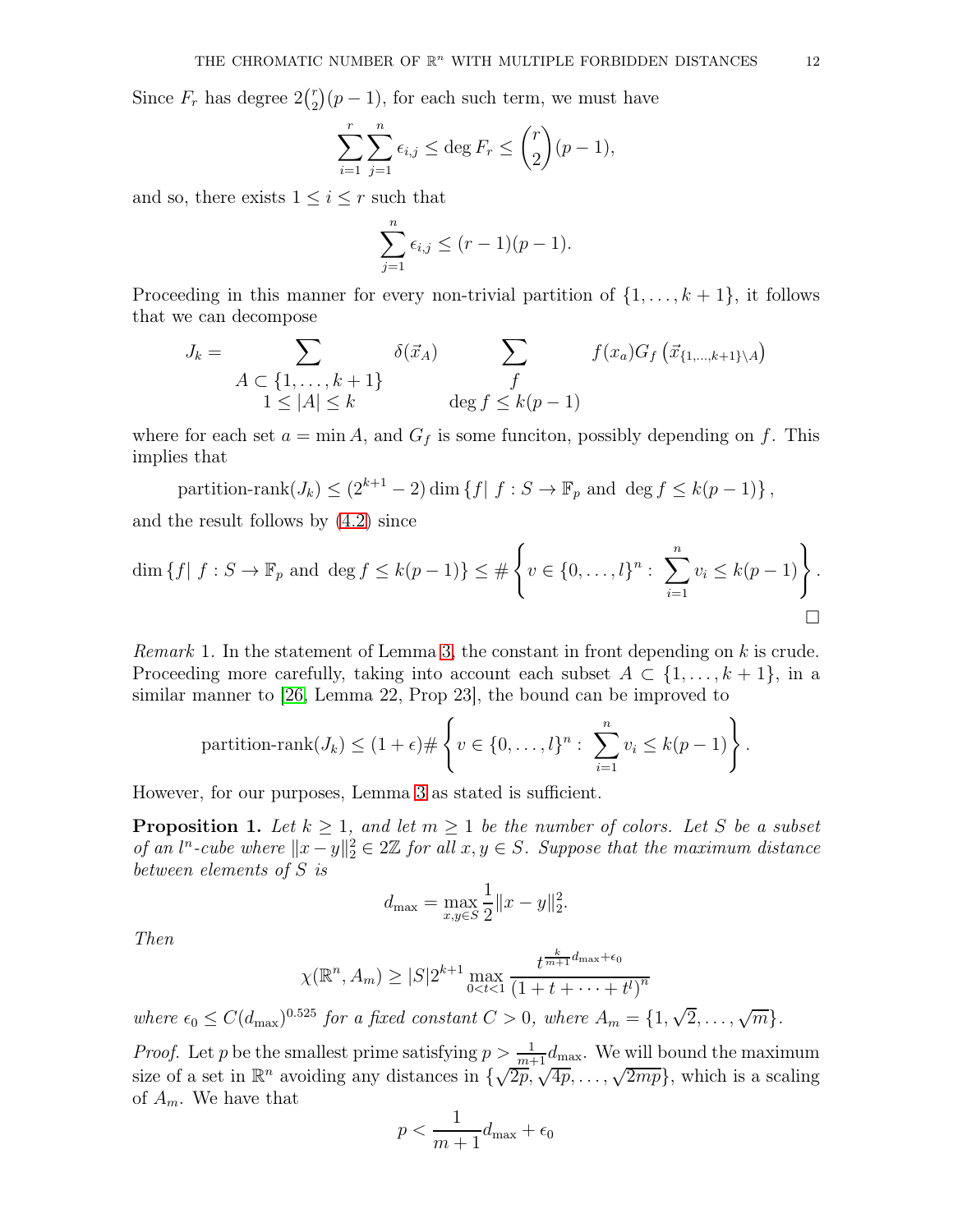where  $\epsilon_0 \leq C \left(\frac{d_{\text{max}}}{m+1}\right)^{0.525}$  due to the best bounds on prime gaps [\[1\]](#page-21-5). Let  $J_k$  be defined as in [4.3.](#page-9-3) Then if  $A \subset S$  does not contain a  $(k+1)$ -clique, we must have that  $J_k$  restricted to A is diagonal, that is

$$
J_k|_{A^{k+1}} = \delta(x_1, \ldots, x_{k+1}).
$$

By Lemma [1,](#page-8-0) this implies that

$$
|A| \leq \text{partition-rank}(J_k),
$$

and by Lemma [3,](#page-10-0) we have

$$
|A| \leq 2^{k+1} \cdot \# \left\{ v \in \{0, \ldots, l\}^n : \sum_{i=1}^n v_i \leq \frac{k}{m+1} d_{\max} + \epsilon_0 \right\}.
$$

Consider the expansion of

$$
\frac{(1+t+\cdots+t^l)^n}{t^C}.
$$

The terms in this expansion are in one to one correspondence with the vectors  $v \in$  $\{0,\ldots,l\}^n$ , and each vector v with  $\sum_{i=1}^n v_i \leq C$  will have a coefficient of t with a negative power. It follows that for  $0 < t < 1$ , we must have

$$
\#\left\{v \in \{0, \ldots, l\}^n : \frac{1}{n}\sum_{i=1}^n v_i \leq \frac{k}{m+1}d_{\max} + \epsilon_0\right\} \leq \frac{(1+t+\cdots+t^l)^n}{t^{\frac{k}{m+1}d_{\max}+\epsilon_0}},
$$

sand hence

$$
|A| \le 2^{k+1} \min_{0 < t < 1} \frac{\left(1 + t + \dots + t^l\right)^n}{t^{\frac{k}{m+1}d_{\max} + \epsilon_0}}
$$

.

.

Let A be a coloring of S without  $(k + 1)$ -cliques. That is, let A be collection of sets such that  $S \subset \bigcup_{A \in A} A$ , and such that each  $A \in \mathcal{A}$  does not contain a  $(k + 1)$ -clique of elements with pairwise distances in  $\sqrt{2p}A_m$ . Then, due to the upper bound on the possible size of each A, we must have that

$$
|\mathcal{A}| \ge \frac{|S|}{2} 2^{k+1} \max_{0 < t < 1} \frac{t^{\frac{k}{m+1}d_{\max} + \epsilon_0}}{\left(1 + t + \dots + t^l\right)^n}.
$$

<span id="page-12-0"></span>**Lemma 4.** Let  $0 < t < 1$ , and suppose that  $c = (c_0, \ldots, c_l) \in \mathbb{R}_{\geq 0}^l$  is fixed. Let

$$
\mathcal{A}_{n,l} = \left\{ a \in \mathbb{N}^l : a_0 + \cdots + a_l = n, a_i \geq 0 \right\}
$$

and

$$
\mathcal{A}_{n,l}(c) = \left\{ a \in \mathcal{A}_{n,l} : a_i \leq a_j \text{ if } c_i \geq c_j \right\}.
$$

Then

$$
\max_{a\in\mathcal{A}_{n,l}(c)}\binom{n}{a_0,\ldots,a_l}t^{c_0a_0+\cdots+c_1a_l}\geq \frac{(t^{c_0}+\cdots+t^{c_l})^n}{n^l}.
$$

Proof. The multinomial theorem states that

$$
\sum_{a\in\mathcal{A}_{n,l}}\binom{n}{a_0,\ldots,a_k}t^{c_0a_0+\cdots+c_la_l}=(t^{c_0}+\cdots+t^{c_l})^n,
$$

and so

$$
\max_{a \in \mathcal{A}_{n,l}} \binom{n}{a_0, \ldots, a_l} \ge \frac{1}{|\mathcal{A}_{n,l}|} \left(t^{c_0} + \cdots + t^{c_l}\right)^n
$$

 $\Box$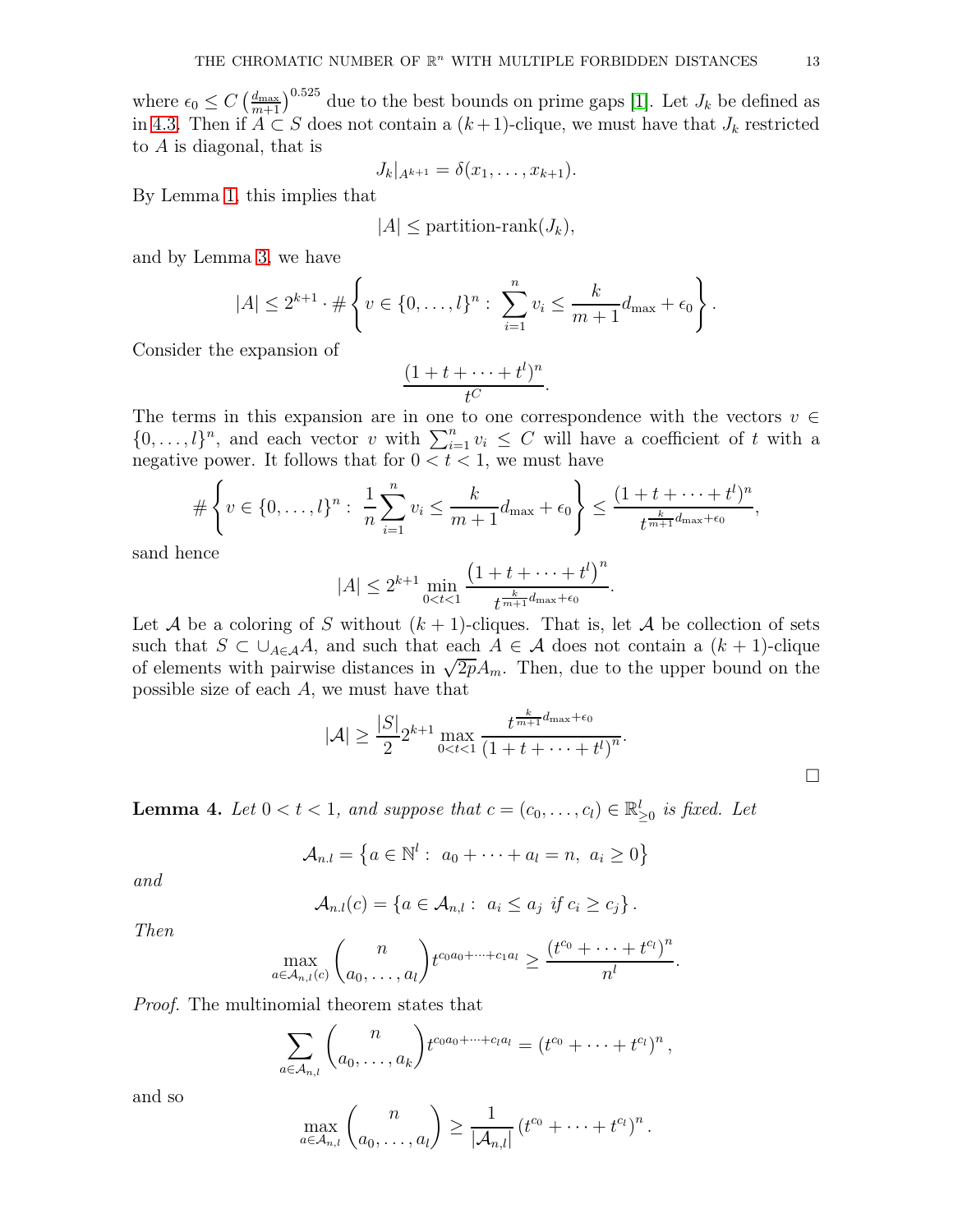We trivially have the bound  $|\mathcal{A}_{n,l}| \leq n^l$ , since  $a_l$  is determined by  $a_0, \ldots, a_{l-1}$ , and since there are at most n choices for each of  $a_0, \ldots, a_{l-1}$ . What remains to be shown is that the the maximal a lies in the restriction of  $A_{n,l}$  to  $A_{n,l}(c)$ . Indeed, since  $0 < t < 1$ , we have that

$$
t^{c_i} \leq t^{c_j}
$$

if  $c_i \geq c_j$ , and so, for the maximal tuple a, we must have  $a_i \leq a_j$ , since if  $a_i > a_j$ . transposing  $a_i$  and  $a_j$  would increase the quantity being maximized.

Using Lemma [4](#page-12-0) and Proposition [1](#page-11-0) we are now ready to prove [4.](#page-2-2)

*Proof.* (of Theorem [4\)](#page-2-2) Let  $S_n^a \text{ }\subset \{0,1,\ldots,l\}^n$  be a set where each element contains  $a_i$ copies of element *i*, so that  $\sum_{i=0}^{l} a_i = n$ . Then

$$
|S_n^{\alpha}| = \binom{n}{a_0, \dots, a_l},
$$

and every element of  $S^n_\alpha$  will have norm of the same parity, and hence any two elements  $x, y \in S^n_\alpha$  will have even distance squared distance. Due to the convexity of  $x^2$ , the maximum squared distance between two elements in  $S_n^a$  occurs when the *l*'s match up with the 0's, the remaining 0's match up with the  $(k-1)$ 's, the remaning  $(k-1)$ 's match up with the 1's, and so on. For ease of indexing, let  ${b_i}_{i=0}^l$  be a permutation of the  $a_i$ , where  $b_l = a_l$ ,  $b_{l-1} = a_0$ ,  $b_{l-2} = a_{l-1}$ ,  $b_{l-3} = a_1$ , and so on. Then it is possible to match coefficients in precisely the way described above if for each  $j$ 

(4.6) 
$$
\sum_{i > j} (-1)^{j+i+1} b_i \le b_j.
$$

Assume that  $b_i \leq b_j$  for  $i > j$ , which implies this condition. Let

<span id="page-13-0"></span>
$$
d_{\max} = \max_{x,y \in S_n^a} \frac{1}{2} ||x - y||_2^2.
$$

Then we have that

$$
d_{\max} = l^2 b_l + (l-1)^2 (b_{l-1} - b_l) + (l-2)^2 (b_{l-2} - b_{l-1} + b_l) + \cdots
$$
  
= 
$$
\sum_{i=0}^l (l-i)^2 \sum_{j=l-i}^l (-1)^{j+l-i} b_j.
$$

Note that the assumption in [\(4.6\)](#page-13-0) is equivalent to assuming that the inner sum is always nonnegative. Rearranging the order of summation, we have that

$$
d_{\max} = \sum_{j=0}^{l} b_j \sum_{i=l-j}^{l} (l-i)^2 (-1)^{l-j-i}
$$
  
= 
$$
\sum_{j=0}^{l} b_j \sum_{i=0}^{j} i^2 (-1)^i (-1)^{i+j}
$$
  
= 
$$
\sum_{j=0}^{l} b_j {j+1 \choose 2}
$$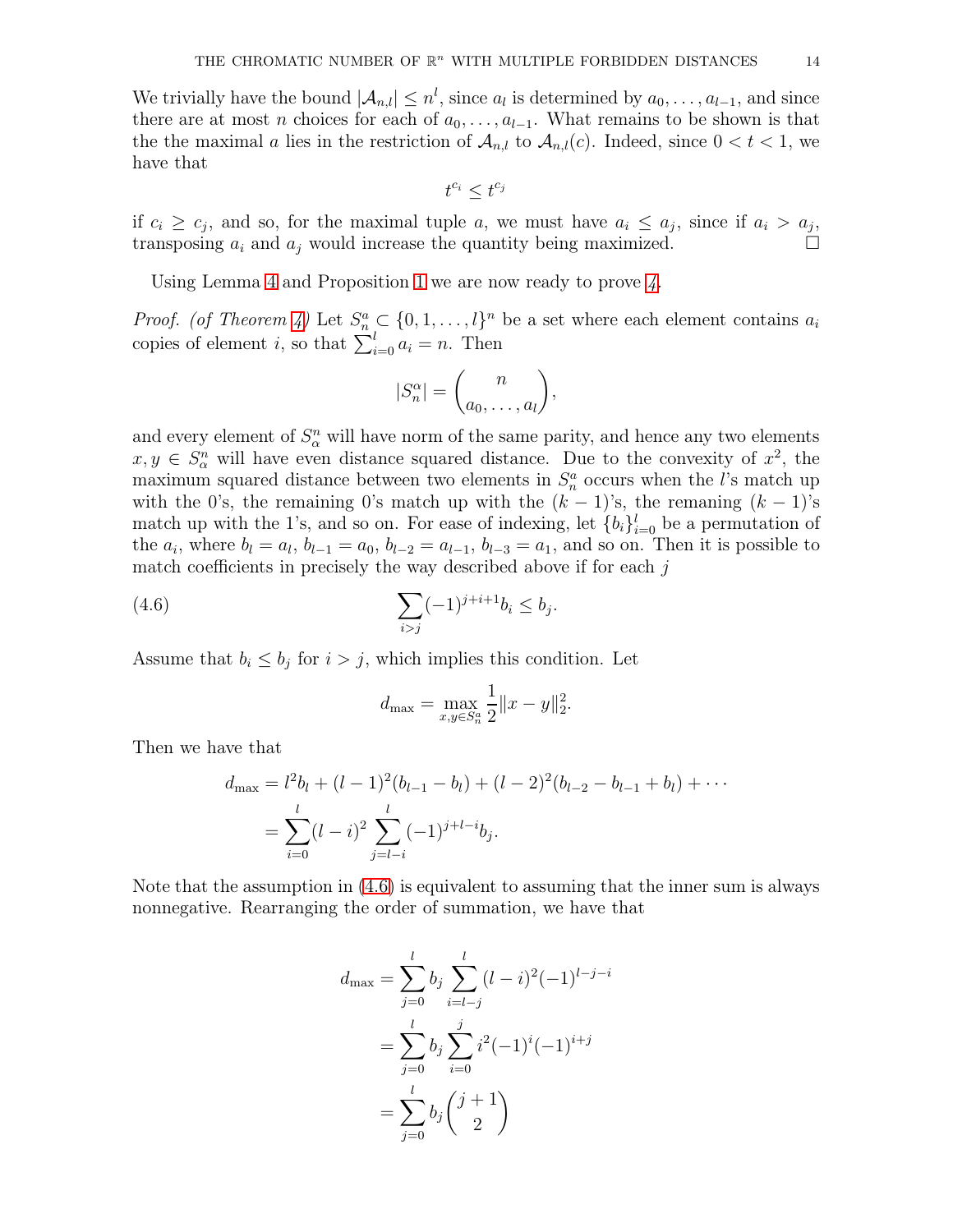where the final equality is due to the identity

$$
\sum_{i=0}^{j} (j-i)^2 (-1)^i = {j+1 \choose 2}.
$$

Thus for  $S_n^a \subset \{0, 1, \ldots, l\}^n$  satisfying  $b_i \leq b_j$  for  $i > j$ , we have that

$$
d_{\max} = \max_{x,y \in S} \frac{1}{2} ||x - y||_2^2 = \sum_{j=0}^l b_j {j+1 \choose 2},
$$

and hence by Proposition [1](#page-11-0)

$$
\chi_k(\mathbb{R}^n, A_m) \ge 2^{k+1} |S_n^a| \max_{0 < t < 1} \frac{t^{\frac{k}{m+1} \sum_{j=0}^l c_j a_j + \epsilon_0}}{\left(1 + t + \dots + t^l\right)^n}
$$

where the constants  $c_j$  are the binomials  $\binom{j+1}{2}$ <sup>+1</sup>). Maximizing over all possible sets  $S_n^a$ , Lemma [4](#page-12-0) implies that

$$
\max_{a \in \mathcal{A}_{n,l}} |S_n^a| t^{\frac{1}{m+1} \sum_{j=0}^l c_j a_j} \geq \frac{1}{n^l} \left( \sum_{j=0}^l t^{\frac{k \binom{j+1}{2}}{m+1}} \right)^n,
$$

and hence

$$
\chi_k(\mathbb{R}^n, A_m) \geq 2^{k+1} \left( \max_{0 < t < 1} \frac{\theta\left(t^{\frac{k}{m+1}}, l+1\right) t^{\frac{\epsilon_0}{n}}}{1+t+\cdots+t^l} \right)^n.
$$

Since  $\frac{\epsilon_0}{n} \ll_l n^{-0.475}$ ,  $t^{\frac{\epsilon_0}{n}} = 1 + o(1)$ , and  $2^{\frac{k+1}{n}} = 1 + O(\frac{1}{n})$  $\frac{1}{n}$ ) and so we have that n

$$
\chi_k(\mathbb{R}^n, A_m) \ge \left( \max_{0 < t < 1} \frac{\theta\left(t^{\frac{k}{m+1}}, l+1\right)}{1+t+\cdots+t^l} + o(1) \right)^n
$$

<span id="page-14-0"></span>which proves the theorem.  $\Box$ 

# 5. ASYMPTOTICS

In this section, we prove Theorem [5.](#page-3-0) Let

$$
\theta(t) = \sum_{n=1}^{\infty} t^{\frac{n(n-1)}{2}},
$$

and

$$
\theta(t; l) = 1 + t + t^{3} + t^{6} + t^{10} + \cdots + t^{\binom{l}{2}},
$$

and define

<span id="page-14-2"></span><span id="page-14-1"></span>
$$
F_{\gamma}(t, l) = \frac{\theta(t^{\gamma}; l)}{1 + t + \dots + t^{l-1}}.
$$

We begin by proving that  $\max_{0 \le t \le 1} F_{\gamma}(t, l)$  is non-trivial for any  $0 < \gamma < 1$ . **Proposition 2.** For  $0 < \gamma < 1$  we have that

$$
\max_{0 < t < 1} F_{\gamma}(t, l) > 1
$$

and

(5.2) 
$$
\max_{0 < t < 1} (1 - t) \theta(t^{\gamma}) > 1.
$$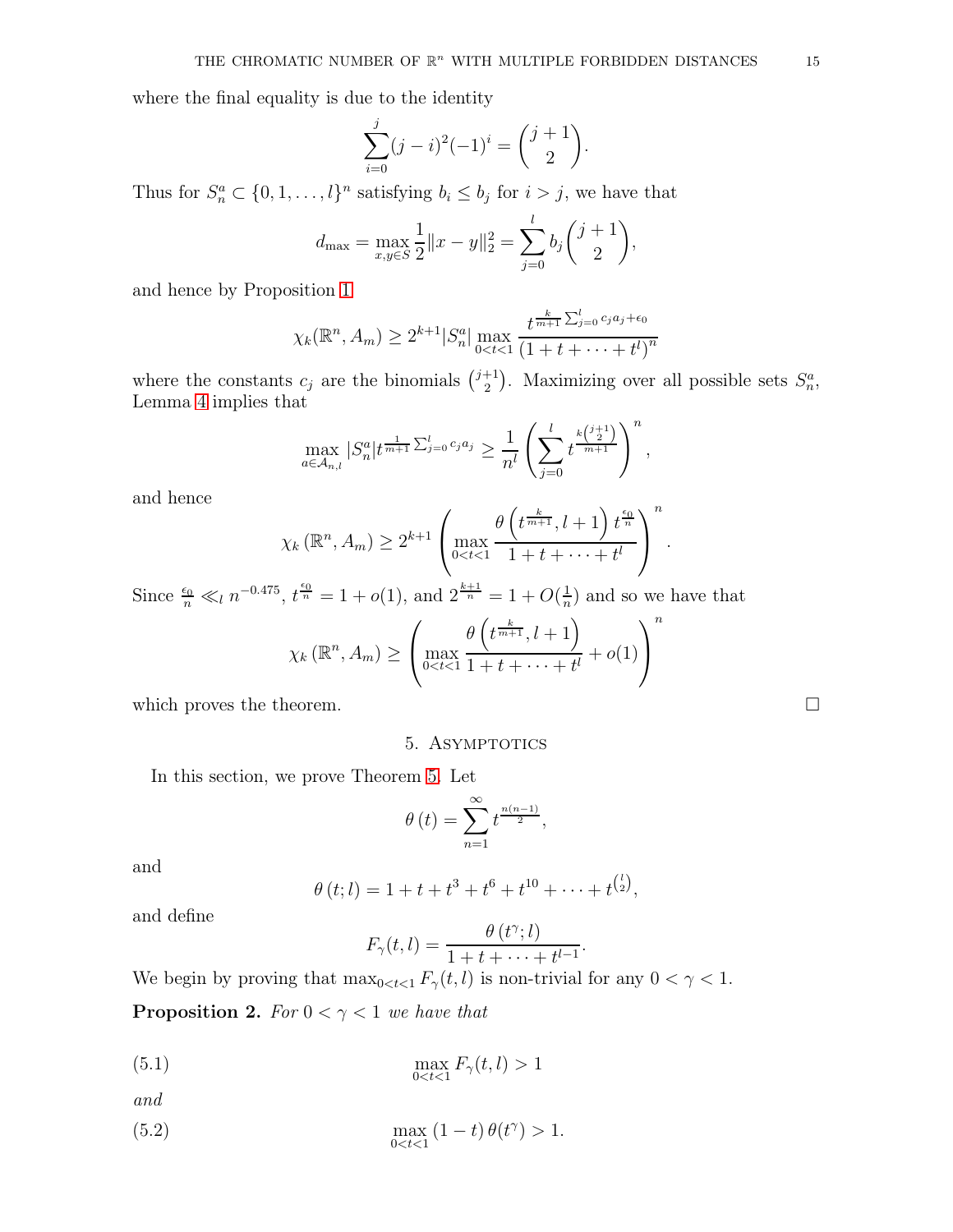*Proof.* Let  $\eta = \frac{1}{\gamma}$  $\frac{1}{\gamma}$ , and define  $G_{\eta}(t, l) = F_{\gamma}(t^{\eta}, l)$ . Then

$$
\max_{0 < t < 1} G_{\eta}(t, l) = \max_{0 < t < 1} F_{\gamma}(t, l).
$$

Observe that  $G_{\eta}(0, l) = \frac{l}{l} = 1$ , and since  $\eta > 1$ ,

$$
\left. \frac{d}{dt} G_{\eta}(t, l) \right|_{t=0} = 1.
$$

This implies that there exists  $\epsilon > 0$  such  $G_{\eta}(\epsilon, l) > G_{\eta}(0, l) = 1$ , equation [\(5.1\)](#page-14-1) follows. To prove the second part, let

$$
G_{\eta}(t)=(1-t^{\eta})\theta(t).
$$

Then  $G_{\eta}(0) = 1$ , and

$$
\frac{d}{dt}G_{\eta}(t) = (1 - t^{\eta}) \left( \sum_{n=2}^{\infty} {n \choose 2} t^{\binom{n}{2} - 1} \right) - \eta t^{\eta - 1} \theta(t).
$$

Since  $\eta > 1$ , we have  $\frac{d}{dt}G_{\eta}(0) = 1$ , and equation [\(5.2\)](#page-14-2) follows.

Next we try to understand for which l  $\max_{0 \le t \le 1} F_{\gamma}(t, l)$  is largest, and then lower bound this quantity by a minimization in terms of  $\theta(t)$ .

**Proposition 3.** For  $0 < \gamma < 1$ ,

$$
\max_{0
$$

is maximized by choosing  $l < \frac{2}{\gamma}$ .

*Proof.* Suppose that  $l \geq \frac{2}{\gamma}$  $\frac{2}{\gamma}$ , and let  $0 < t_0 < 1$  be chosen so that  $F_{\gamma}(t_0, l)$  is maximized. The final coefficient of  $\theta$  ( $t_0^{\gamma}$  $\tilde{t}_0^{\gamma}$ ; *l*) is  $t_0^{\gamma {l \choose 2}}$  $\gamma_{2}^{(2)}$ , and since  $\gamma_{2}^{(l)}$  $\binom{l}{2} \geq l-1$ , it follows that  $t_0^{\gamma\binom{l}{2}}$  $0$   $\leq$  $t_0^{l-1}$ . For  $a, b, c, d > 0$ , if  $\frac{c}{d} < \frac{a}{b}$  $\frac{a}{b}$ , then  $\frac{a+c}{b+d} < \frac{a}{b}$  $\frac{a}{b}$ , and so since  $F_{\gamma}(t_0, l) > 1$ , by setting  $a = \theta \left(t_0^{\gamma}\right)$  $\gamma_0$ ;  $l-1$ ),  $b=1+\cdots+t_0^{l-2}$ ,  $c=t_0^{\gamma {l \choose 2}}$  $\int_0^{\gamma(2)}$ ,  $d = t_0^{l-1}$ , it follows that  $F_{\gamma}(t_0, l-1) > F_{\gamma}(t_0, l),$ 

which proves the proposition.  $\Box$ 

<span id="page-15-0"></span>**Proposition 4.** For  $0 < \gamma < 1$ , and for  $l \geq \frac{2}{\gamma}$  $\frac{2}{\gamma},$ 

$$
\max_{0
$$

*Proof.* Let  $0 < t_1 < 1$  be such that  $(1-t_1)\theta(t_1^2)$  $j \choose 1$  is maximized. For any  $j \geq l$ ,  $\gamma {j+1 \choose 2}$  $_{2}^{+1})\geq j,$ and hence

$$
\sum_{j\geq l} t_1^{\gamma\binom{j+1}{2}} \leq \sum_{j\geq l} t_1^j,
$$

since the inequality holds term by term. Since

$$
(1-t_1)\theta(t_1^{\gamma}) = \frac{\theta(t_1; l) + \sum_{j\geq l} t_1^{\gamma(i+1)}}{1 + \cdots + t_1^{l-1} + \sum_{j\geq l} t_1^j},
$$

the result again follows from the fact that  $\max_{0 \le t \le 1} F_{\gamma}(t, l) \ge 1$  if  $a, b, c, d > 0$  and  $\frac{c}{2} < \frac{a}{2}$ , then  $\frac{a+c}{2} < \frac{a}{2}$ .  $\frac{c}{d} < \frac{a}{b}$  $\frac{a}{b}$ , then  $\frac{a+c}{b+d} < \frac{a}{b}$ b .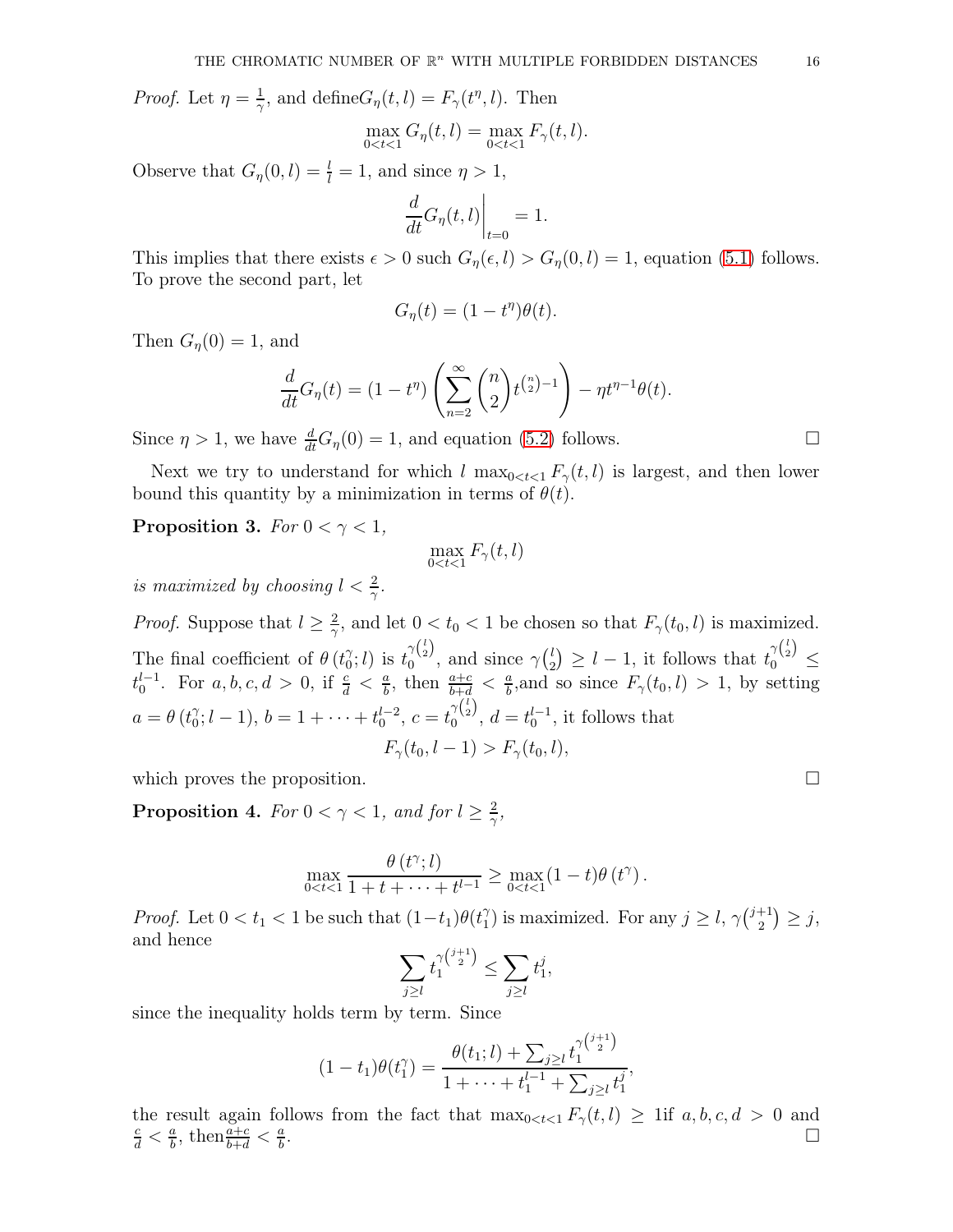To complete the proof of Theorem [5,](#page-3-0)  $0 < \gamma < 1$  we need a general lower bound for

$$
\max_{0
$$

To do so, we first use the Poisson Summation Formula to establish a functional equation for  $\theta(t)$ .

<span id="page-16-0"></span>**Proposition 5.** For  $x > 0$ , we have that

$$
\theta\left(e^{-\pi x}\right) = \frac{e^{\frac{\pi x}{8}}}{\sqrt{2x}} \vartheta_4\left(e^{-\frac{2\pi}{x}}\right),
$$

where

$$
\vartheta_4(q) = \left(1 + 2\sum_{n=1}^{\infty} (-1)^n q^{n^2}\right)
$$

is a Jacobi Theta function.

Proof. We have that

$$
\theta\left(e^{-2\pi x}\right) = \frac{1}{2}e^{\frac{\pi x}{4}}\vartheta_2\left(e^{-\pi x}\right)
$$

where  $\vartheta_2$  is the Jacobi Theta function

$$
\vartheta_2\left(e^{-\pi x}\right) = \sum_{n=-\infty}^{\infty} e^{-\pi x\left(n+\frac{1}{2}\right)^2}.
$$

Let  $f(t) = e^{-\pi x (t + \frac{1}{2})^2}$ , and consider the Fourier transform

$$
\mathcal{F}(f(t))(\omega) = \int_{\mathbb{R}} e^{-2\pi i t \omega} f(t) dt.
$$

Then

$$
\mathcal{F}(f(t)) = \frac{1}{\sqrt{x}} \exp\left(-\frac{\pi\omega^2}{x} + i\pi\omega\right),\,
$$

and hence by the Poisson Summation formula

$$
\vartheta_2\left(e^{-\pi x}\right) = \frac{1}{\sqrt{x}} \vartheta_4\left(e^{-\frac{\pi}{x}}\right).
$$

|  |  |  |  |  |  |  |  |  |  | Using this functional equation, we lower bound the maximum. |
|--|--|--|--|--|--|--|--|--|--|-------------------------------------------------------------|
|--|--|--|--|--|--|--|--|--|--|-------------------------------------------------------------|

<span id="page-16-1"></span>**Theorem 9.** For  $0 < \gamma < 1$  we have that

(5.3) 
$$
\max_{0 < t < 1} (1 - t) \theta(t^{\gamma}) > \Gamma_{\chi} \sqrt{\frac{1}{\gamma}}
$$

where

$$
\Gamma_{\chi} = \sqrt{\frac{\pi}{2}} \max_{0 \le u \le \infty} \frac{1 - e^{-u}}{\sqrt{u}} = 0.7998308498...
$$

*Proof.* Let  $\eta = \frac{1}{\gamma}$  $\frac{1}{\gamma}$ . By replacing t with  $t^{\eta}$ , we need to show that for  $\eta > 1$ 

$$
\max_{0 < t < 1} \left( 1 - t \right) \theta(t^{\eta}) > \Gamma_{\chi} \sqrt{\eta}.
$$

For  $\eta$  < 1.56 we have that  $\Gamma_{\chi}\sqrt{\eta}$  < 1, and so the result holds trivially by [\(5.2\)](#page-14-2). Substituting  $t = e^{-\pi x}$ , by proposition [5,](#page-16-0) we have

$$
\max_{0 < t < 1} \left(1 - t^{\eta}\right) \theta(t) = \max_{0 < x < \infty} \left(1 - e^{-\pi \eta x}\right) \frac{e^{\frac{\pi x}{8}}}{\sqrt{2x}} \vartheta_4\left(e^{-\frac{2\pi}{x}}\right).
$$

 $\Box$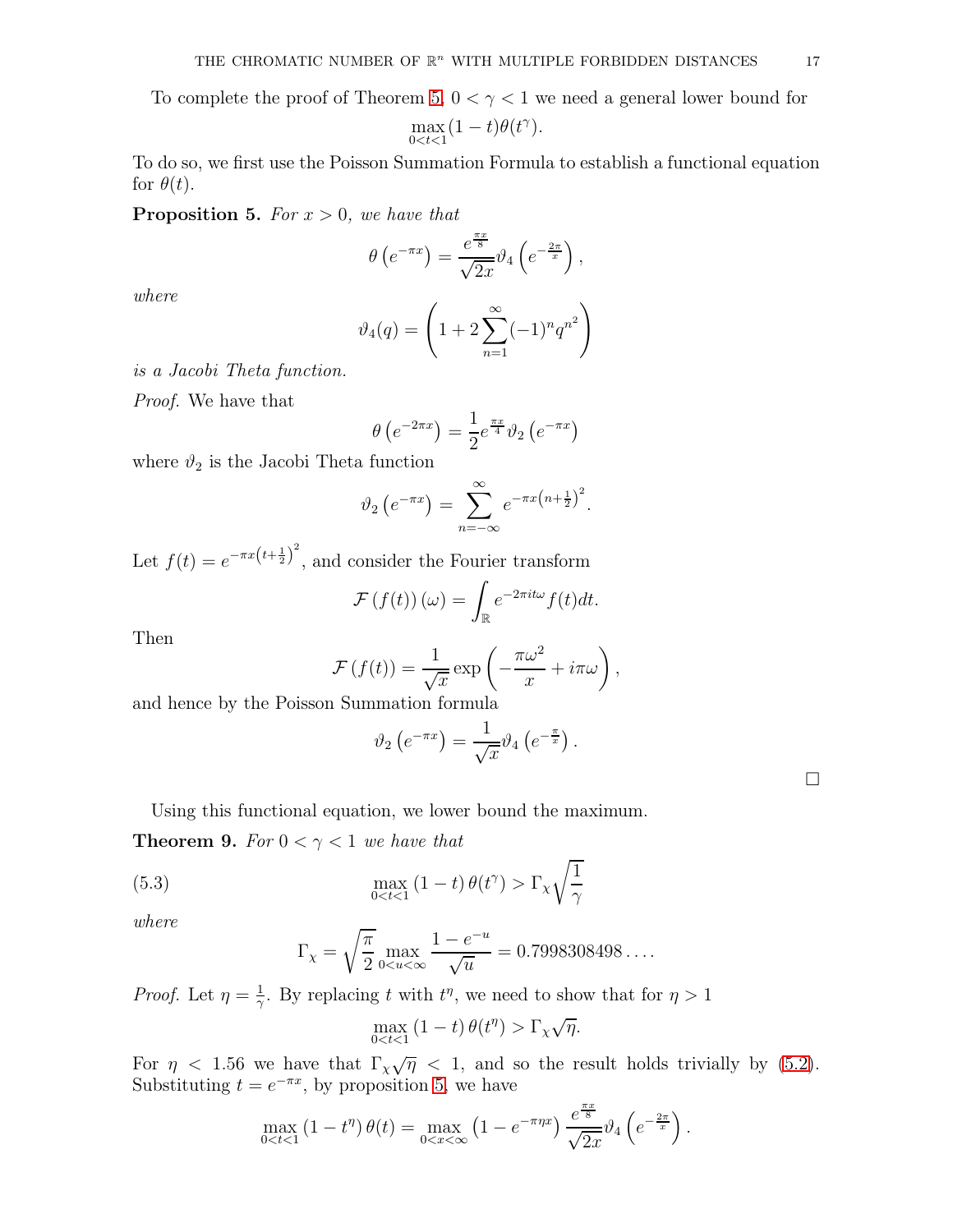Letting  $x = \frac{u}{\pi i}$  $\frac{u}{\pi\eta}$ , this becomes

$$
\sqrt{\frac{\pi\eta}{2}}\max_{0
$$

Since  $\vartheta_4(q)$  is an alternating series,

$$
\vartheta_4\left(e^{-\frac{2\pi^2\eta}{u}}\right) \ge 1 - 2e^{-\frac{2\pi^2\eta}{u}}.
$$

For  $0 \le u < 25\eta$  we have that

$$
e^{\frac{u}{8\eta}}\left(1-2e^{-\frac{2\pi^2\eta}{u}}\right) \ge 1,
$$

and so

$$
\max_{0 < t < 1} \left( 1 - t^{\eta} \right) \theta(t) \ge \sqrt{\frac{\pi \eta}{2}} \max_{0 < u < 25} \frac{1 - e^{-u}}{\sqrt{u}}.
$$

The function  $\frac{1-e^{-u}}{\sqrt{u}}$  is maximized at  $u = 1.25643...$ , which implies that

$$
\max_{0 < u < 25} \frac{1 - e^{-u}}{\sqrt{u}} = \max_{0 < u < \infty} \frac{1 - e^{-u}}{\sqrt{u}} = 0.638172686\dots,
$$

and the result follows.

<span id="page-17-0"></span>Theorem [5](#page-3-0) then follows from Theorem [9](#page-16-1) and Proposition [4.](#page-15-0)

### 6. Open Problems

In this section we discuss some open problems related to the chromatic number of  $\mathbb{R}^n$  with multiple forbidden distances.

Sphere Packing. Kupavskii's upper bound from [\[20\]](#page-22-8) can be restated in terms of the lattice sphere packing constant. Let  $\Delta_n$  denote the density of the densest lattice packing of spheres in  $\mathbb{R}^n$ . The best bounds are (see [\[19\]](#page-22-21))

$$
2^{-n(1+o(1))} \le \Delta_n \le 2^{-0.5990n}.
$$

Kupavskii proved that

$$
\chi(\mathbb{R}^n, [1, l]) \le \frac{(l+1+o(1))^n}{\Delta_n}
$$

Theorem [4](#page-2-2) along with Kupavskii's bound for  $l = \sqrt{m}$ , implies that for  $A_m = \{1, \sqrt{2}, \dots, \sqrt{m}\},$ 

.

$$
\Gamma_{\chi}\sqrt{m+1}\leq \frac{(\sqrt{m}+1+o(1))^n}{\Delta_n}.
$$

For *n* sufficiently large, this implies the upper bound

$$
\Delta_n \le \frac{1 + o(1)}{\Gamma_\chi^n}.
$$

Sadly this is a trivial result since  $\Gamma_{\chi}$  < 1, however a 26% improvement to the constant in Theorem [1](#page-1-1) would yield a non-trivial result.

Problem 1. Can the bound in Theorem [1](#page-1-1) be improved to

$$
\chi(\mathbb{R}^n, A_m) \ge (C\sqrt{m} + o(1))^n
$$

for some  $C > 1$ , giving a new proof of a non-trivial upper bound for sphere packing?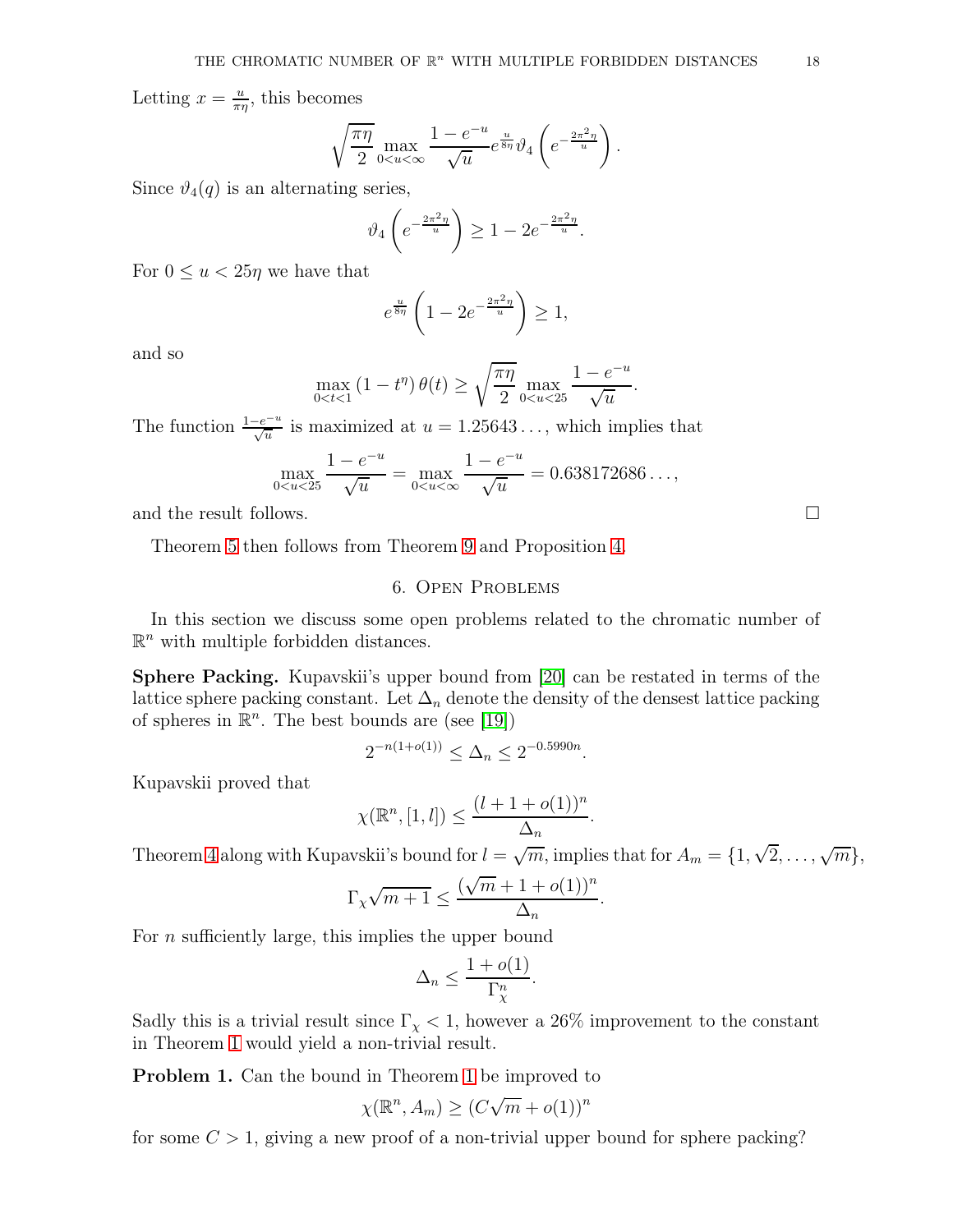**Upper Bounds.** Kupavskii's upper bound for  $\overline{\chi}(\mathbb{R}^n; m)$  is far from the lower bound established in this paper. Can any improvement be made? In particular, can the dependence on m be reduced from exponential to polynomial?

**Problem 2.** Does there exists  $c_1, c_2 > 0$  such that

$$
\overline{\chi}(\mathbb{R}^n;m) \le (c_1m)^{c_2n}
$$
?

Kupavskii's upper bound for  $\chi(\mathbb{R}^n, A_m)$  [\(1.5\)](#page-1-3) differs from the Larman-Rogers bound when  $m = 1$ . Indeed, when  $m = 1$ , [\(1.5\)](#page-1-3) becomes

$$
\chi(\mathbb{R}^n) \le (4+o(1))^n.
$$

**Problem 3.** Can Kupavskii's upper bound for  $\chi(\mathbb{R}^n, A_m)$  be improved in such a way that  $m = 1$  lines up with the Larman-Rogers bound of  $3^n$ ?

Low Dimensions. Let  $g(n)$  denote the minimal number of distinct distances between *n* points in the plane. Then  $\overline{\chi}(\mathbb{R}^2; m) \geq g^{-1}(m)$ . Can this simple lower bound be improved at all for large m?

<span id="page-18-1"></span>**Problem 4.** Does there exist  $C > 1$  such that

$$
\overline{\chi}(\mathbb{R}^2; m) \ge Cg^{-1}(m)?
$$

Assuming a conjecture of Erdős and Fishburn (see Section [2\)](#page-4-0), this is equivalent to asking if there exists  $C > \frac{1}{C_{\Delta}}$  such that

$$
\overline{\chi}(\mathbb{R}^2; m) \ge Cm\sqrt{\log m}.
$$

This is significantly weaker than Erdős' question whether  $\bar{\chi}(\mathbb{R}^2; m)$  grows polynomially in m. I believe that the answer to problem [4](#page-18-1) is "yes", but it seems like it would require a different approach to this problem.

Theta Functions and the Double Cap Conjecture. The double cap conjecture states that the set  $A \subset S^{n-1}$  with the largest volume that does not contain two orthogonal vectors is the union of two spherical caps on either side of the sphere. Let  $V_{n-1}$ denote the maximum of  $\text{vol}(A)/\text{vol}(S^{n-1})$  for any set  $A \subset S^{n-1}$  avoiding two orthogonal vectors, and define

$$
\mu_S = \limsup_{n \to \infty} (V_{n-1})^{\frac{1}{n}}.
$$

Then we have that

$$
\frac{1}{\sqrt{2}} \le \mu_S \le \frac{\sqrt{3}}{2},
$$

where the lower bound comes from the double cap, and the upper bound is due to Raigorodskii [\[28\]](#page-22-22). Let  $\Lambda \subset \mathbb{R}^d$  be an even integral lattice, and define

$$
\theta_{\Lambda}(q) = \sum_{\lambda \in \Lambda} q^{-\|\lambda\|_2^2}.
$$

Define

$$
\mu_{\Lambda} = \left( \max_{0 < t < 1} \theta_{\Lambda}(t) (1-t)^d \right)^{-\frac{1}{d}}.
$$

The methods of this paper yield the following result:

<span id="page-18-0"></span>**Theorem 10.** For any even integral lattice  $\Lambda$ 

$$
\mu_S \leq \mu_\Lambda.
$$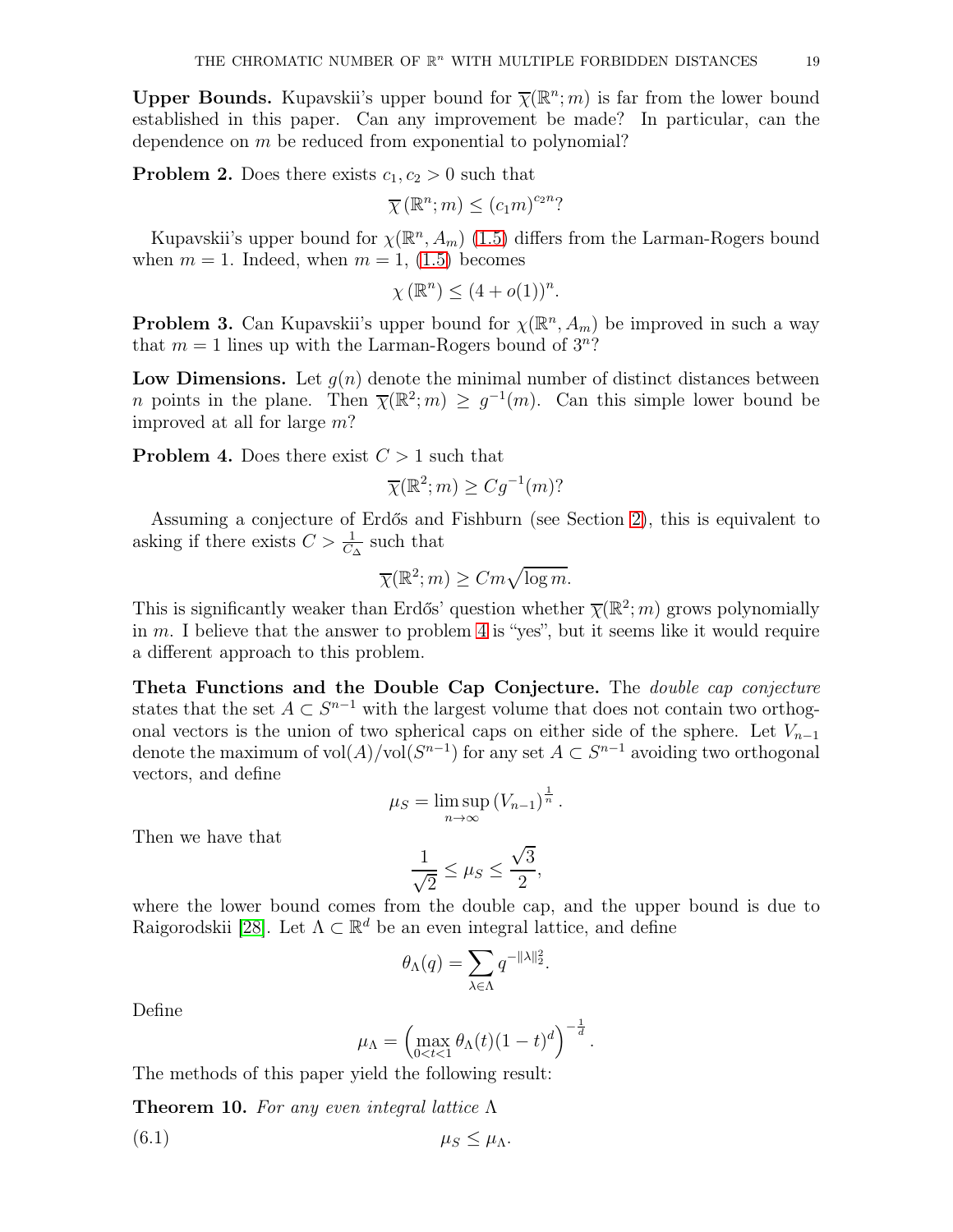(See the Appendix for a proof) Let  $D_k$  denote the elements of  $\mathbb{Z}^k$  at even distance from the origin, and let  $\mu_{\mathbb{Z}} = \lim_{k \to \infty} \mu_{D_k}$ . Then by [\[4,](#page-21-6) Chapter 4]

$$
\theta_{D_n}(t) = \frac{1}{2} \left( \theta_3(t)^n + \theta_4(t)^n \right)
$$

where  $\theta_3(t) = \sum_{n=-\infty}^{\infty} t^{n^2}$  and  $\theta_4(t) = \sum_{n=-\infty}^{\infty} (-1)^n t^{n^2}$ , and taking the limit as  $n \to \infty$ we have

$$
\mu_{\mathbb{Z}} = \min_{0 < t < 1} (\theta_3(t)(1-t))^{-1} = 0.883337\ldots
$$

Let  $\Lambda_{24}$  denote the Leech Lattice, and  $E_8$  the  $E_8$  lattice. Using [\[4,](#page-21-6) Chapter 4] we have the following calculations:

$$
\mu_{E_8}=0.88406\ldots
$$

and

$$
\mu_{\Lambda_{24}}=0.88407\ldots
$$

These all result in upper bounds for  $\mu<sub>S</sub>$  that are all worse than Raigorodskii's bound of  $\sqrt{3}/2 = 0.866...$ 

**Problem 5.** Does there exist a lattice  $\Lambda \subset \mathbb{R}^d$  such that

$$
\mu_{\Lambda} < \mu_{\mathbb{Z}}?
$$

If yes, it maybe be possible to work with a subset of such a lattice to obtain a new upper bound for the double cap conjecture.

# Appendix: Lattices and The Double Cap Conjecture

In Section [6,](#page-17-0) we looked at the double cap conjecture, and stated Theorem [10](#page-18-0) relating the problem to the theta function of a lattice. In this appendix, we prove Theorem [10,](#page-18-0) which is a similar proof to that of Theorem [4](#page-2-2). Let  $\Lambda$  be an even integral lattice, and let  $v_1, \ldots, v_d$  be a basis for  $\Lambda$ . For  $l \in \mathbb{N}$  define

$$
\Lambda_l = \{c_1v_1 + \cdots + c_d v_d : c_i \in \mathbb{Z}, -l \leq c_i \leq l\}.
$$

Let  $\ell = (\vert \Lambda_l \vert -1)/2$ , and index the elements of  $\Lambda_l$  from  $-\ell$  to  $\ell$ , where elements indexed by  $-i$ , *i* are antipodal for every  $i \neq 0$ . Then

$$
\theta_{\Lambda}(t) = \sum_{\lambda \in \Lambda} t^{-\|\lambda\|_2^2}
$$

and given a choice of basis, we can define the truncation

$$
\theta_{\Lambda}(t,l)=\sum_{i=-\ell}^{\ell}t^{-\|\lambda_i\|_2^2}.
$$

**Proposition 6.** For any even integral lattice  $\Lambda$  and any  $l \geq 1$ , we have that

$$
\mu_S \le \min_{0 < t < 1} \frac{1 + t + \dots + t^{2l+1}}{\theta_\Lambda(t, l)^{\frac{1}{d}}}
$$

for some choice of basis  $v_1, \ldots, v_d$ .

*Proof.* Choose a basis for  $\Lambda$ . Consider the *n*-fold product of  $\Lambda$ <sub>l</sub> with itself,  $\Lambda$ <sup>n</sup> =  $\Lambda_l \times \cdots \times \Lambda_l \subset \mathbb{R}^{nd}$ . By the assumption that the lattice is integral and even,  $\frac{\|x-y\|_2^2}{r^2} \in 2\mathbb{Z}$ for every  $x, y \in \Lambda_l^n$ . Let n be sufficiently large, and let  $S \subset \Lambda_l^n$  be such that each element contains  $a_i$  copies of element i and  $-i$  of  $\Lambda_l$ . Due to the convexity of  $x^2$ , the maximum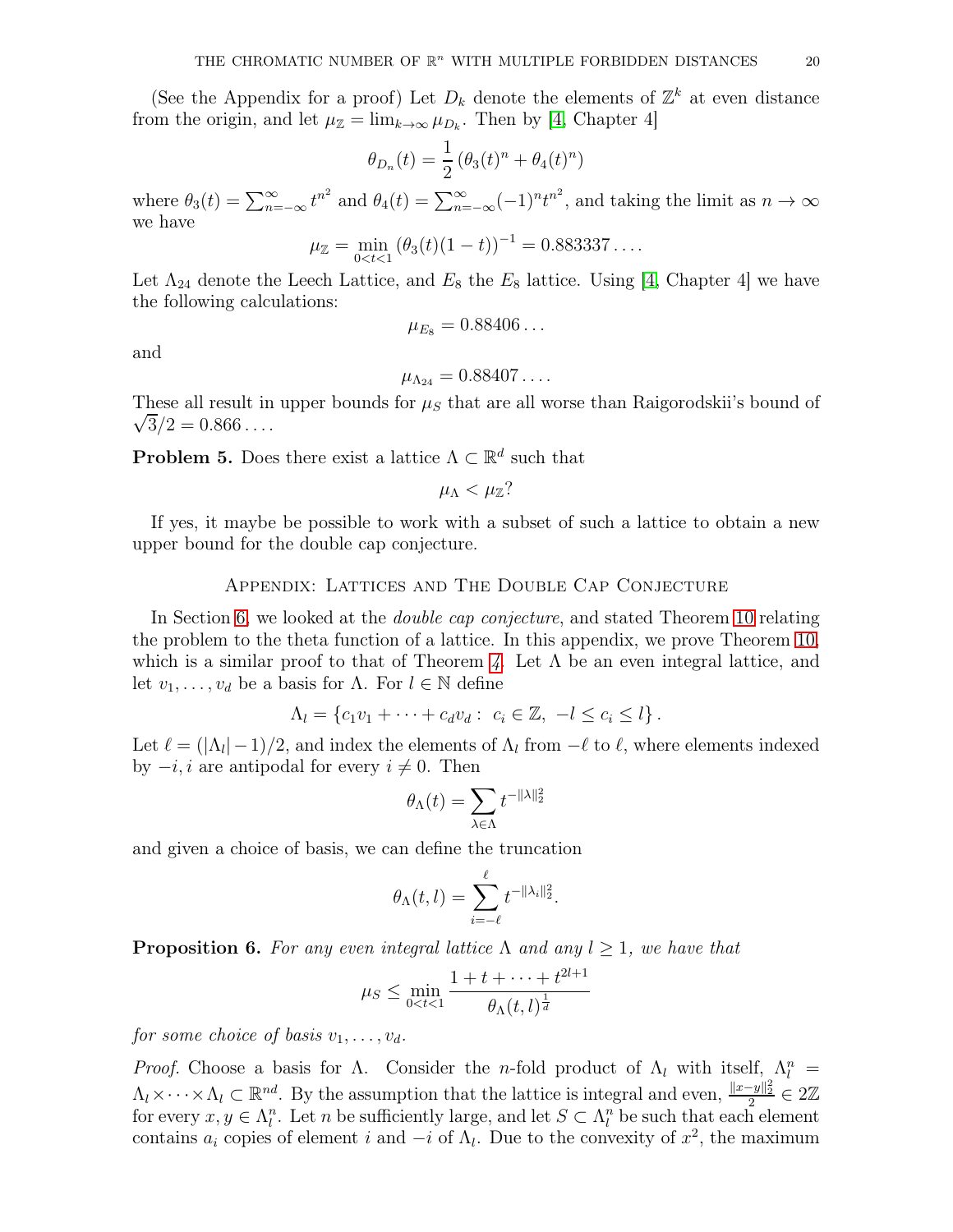squared distance between two elements in  $S_n^a$  occurs when antipodal points are paired. It follows that the maximum squared distance will be

$$
\max_{x,y\in S} \frac{\|x-y\|_2^2}{2} = \sum_{i=-\ell}^{\ell} a_i \|v_i\|_2^2,
$$

and this occurs exactly when x, y are antipodal. Let  $\tilde{S}$  be the set S where directly antipodal points are removed, so that  $|\tilde{S}| > |S|/2$ , and

$$
d_{\max} = \max_{x,y \in \tilde{S}} \frac{\|x - y\|_2^2}{2} < \sum_{i = -\ell}^{\ell} a_i \|v_i\|_2^2.
$$

Let

(6.2) 
$$
p = \frac{1}{2} \cdot \left( \sum_{i=-\ell}^{\ell} a_i \|v_i\|_2^2 \right)
$$

and suppose that p is prime. Then the polynomial  $F : \tilde{S} \times \tilde{S} \to \mathbb{F}_p$  defined by

$$
F(x, y) = 1 - \left(\frac{\|x - y\|_2^2}{2}\right)^{p-1}
$$

will be [1](#page-11-0) if  $x = y$  or if x, y are at a right angle. The proof of Proposition 1 implies that if  $A ⊂ S$  satisfies

$$
|A| \ge 4 \min_{0 < t < 1} \frac{\left(1 + t + \dots + t^{2l+1}\right)^{nd}}{t^{d_{\max}}}
$$

then it contains two elements  $x \neq y$  with  $F(x, y) = 1$ , that is two elements at a right angle. If we could maximize over all possible sets  $\tilde{S}$  while ignoring the constraint that p must be prime, then Lemma [4](#page-12-0) would implies that

$$
\max_{\tilde{S}} |\tilde{S}| t^{n \sum_{i=-\ell}^{\ell} a_i \|v_i\|_2^2} \ge \frac{1}{nd} \left( \sum_{i=-\ell}^{\ell} t^{\|v_i\|_2^2} \right)^n = \frac{1}{nd} \theta_{\Lambda}(t, l)^n,
$$

and hence that there exists  $\tilde{S}$  such that if  $A \subset \tilde{S}$  does not contain two elements at a right angle, then

$$
\frac{|A|}{|\tilde{S}|} \leq 4nd \min_{0 < t < 1} \frac{\left(1 + t + \dots + t^{2l+1}\right)^{nd}}{\theta_{\Lambda}(t, l)^n}.
$$

Using bounds for prime gaps, we can modify Lemma [4](#page-12-0) to handle the constraint that  $p$  is prime, while only varying  $n$  a small amount. This is due to the fact that small perturbations of size  $\ll n^{1-\epsilon}$  to the individual coefficients  $a_i$  will not affect the final asymptotic, but do allow us to modify the quantity

$$
\frac{1}{2} \cdot \left( n \sum_{i=-\ell}^{\ell} a_i \|v_i\|_2^2 \right)
$$

sufficiently to insure that it is prime. In particular, let i be such that  $\alpha = ||v_i||_2^2/2$  is minimal. If we increase n by 2 and increase the coefficients  $a_i, a_{-i}$ , corresponding to  $v_i$ and  $-v_i$ , each by 1, we will increase the value of p by exactly  $2\alpha$ . Heilbronn [\[18\]](#page-22-23) showed that for any fixed modulus q, there exists  $\delta > 0$  such that

$$
\pi(x+x^{1-\delta};q,a) - \pi(x;q,a) \sim \frac{1}{\phi(q)} \frac{x^{1-\delta}}{\log x}
$$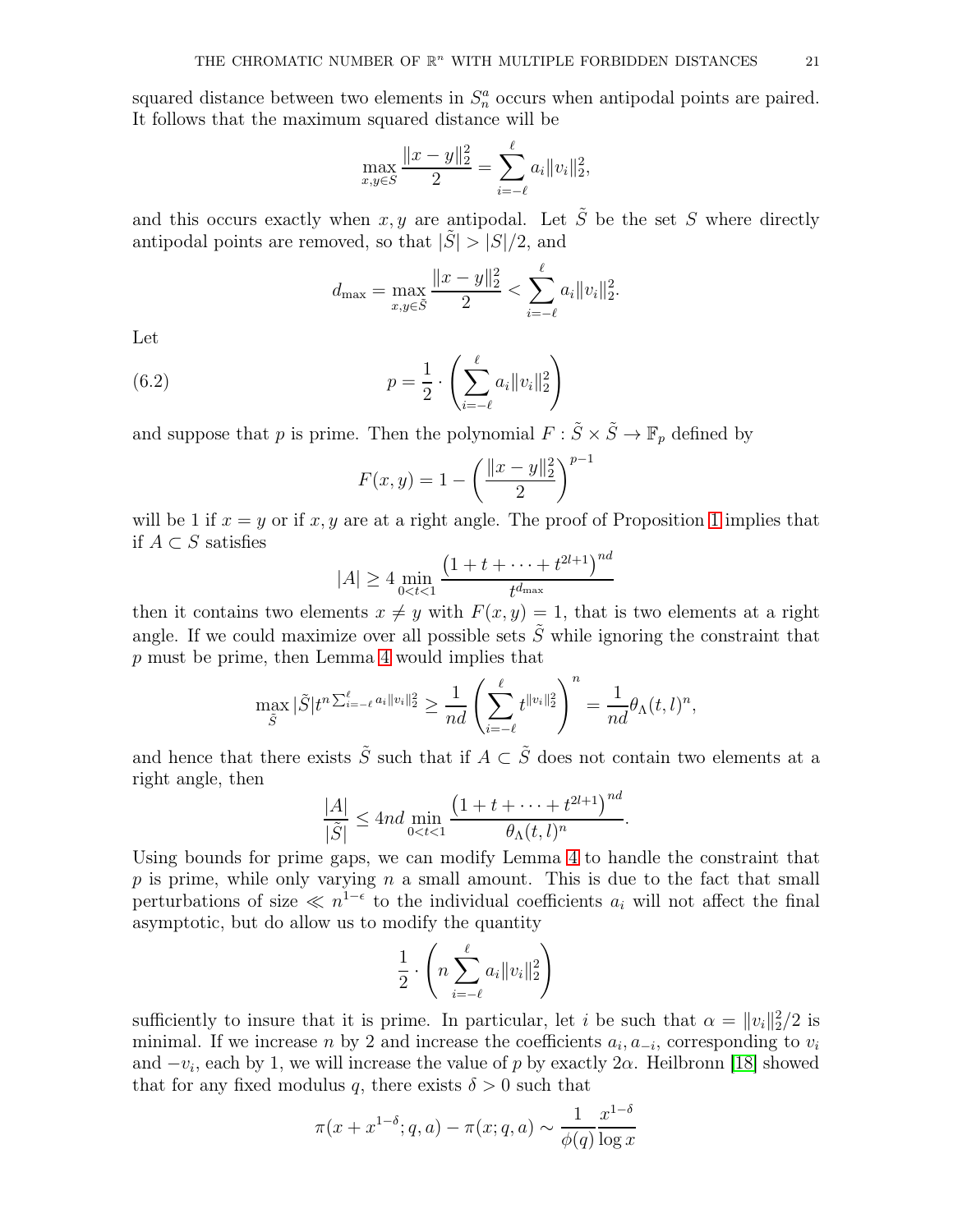where

$$
\pi(x; q, a) = \sum_{\substack{p \le x \\ p \equiv a \ (q)}} 1
$$

is the prime counting function, and  $\phi(q)$  is the Euler-Totient function (See also [\[23,](#page-22-24) Page 141-142]). Applying this theorem with the modulus  $2\alpha$ , by modifying  $a_i, a_{-i}$  in the way described, it follows that there exists  $\delta > 0$  and some constant  $C_1$  depending on  $v_1, \ldots, v_d$  and on l, such that there exists m such that

$$
n \le m \le n + C_1 n^{1-\delta}
$$

with  $p=\frac{1}{2}$  $\frac{1}{2} \cdot \left( \sum_{i=-\ell}^{\ell} a_i ||v_i||_2^2 \right)$  prime. Consequently, there is a choice of  $a_i$  such that for any subset of  $A \subset \tilde S$  of density

$$
\frac{|A|}{|\tilde{S}|} \le \left(\min_{0 < t < 1} \frac{\left(1 + t + \dots + t^{2l+1}\right)^d}{\theta_{\Lambda}(t, l)} + o(1)\right)^n,
$$

and it follows that

$$
\mu_S \le \min_{0 < t < 1} \frac{1 + t + \dots + t^{2l+1}}{\theta_{\Lambda}(t, l)^{\frac{1}{d}}}.
$$

For any l, since  $1 + t + \cdots + t^{2l+1} \le \sum_{i=0}^{\infty} t^i$  for any  $0 < t < 1$ , it follows that

$$
\min_{0
$$

and so

$$
\mu_S \le \min_{0 < t < 1} \left( \theta_\Lambda(t, l)^{\frac{1}{d}} (1 - t) \right)^{-1}
$$

for every l. Taking the limit as  $l \to \infty$ , we obtain Theorem [4.](#page-2-2)

# Acknowledgements

I would like thank Yufei Zhao for a number of helpful conversations.

# **REFERENCES**

- <span id="page-21-5"></span>1. R. C. Baker, G. Harman, and J. Pintz, The difference between consecutive primes. II, Proc. London Math. Soc. (3) 83 (2001), no. 3, 532–562. MR 1851081
- <span id="page-21-1"></span>2. A. V. Berdnikov, Estimate for the chromatic number of euclidean space with several forbidden distances, Mathematical Notes 99 (2016), no. 5, 774–778. MR 3507443
- <span id="page-21-2"></span>3.  $\_\_\_\_\_\_\_\_\_\.\$  Chromatic number with several forbidden distances in the space with the  $\ell_q$ -metric, J. Math. Sci. (N.Y.) 227 (2017), no. 4, 395–401. MR 3720203
- <span id="page-21-6"></span>4. J. H. Conway and N. J. A. Sloane, Sphere packings, lattices and groups, third ed., Grundlehren der mathematischen Wissenschaften [Fundamental Principles of Mathematical Sciences], vol. 290, Springer-Verlag, New York, 1999, With additional contributions by E. Bannai, R. E. Borcherds, J. Leech, S. P. Norton, A. M. Odlyzko, R. A. Parker, L. Queen and B. B. Venkov. MR 1662447
- <span id="page-21-3"></span>5. Ernie Croot, Vsevolod F. Lev, and Péter Pál Pach, *Progression-free sets in*  $\mathbb{Z}_4^n$  are exponentially small, Ann. of Math. (2) 185 (2017), no. 1, 331–337. MR 3583357
- <span id="page-21-0"></span>6. Aubrey D. N. J. de Grey, The chromatic number of the plane is at least 5, Geombinatorics 28 (2018), no. 1, 18–31. MR 3820926
- <span id="page-21-4"></span>7. Jordan S. Ellenberg and Dion Gijswijt, On large subsets of  $\mathbb{F}_q^n$  with no three-term arithmetic progression, Ann. of Math. (2) 185 (2017), no. 1, 339–343. MR 3583358

 $\Box$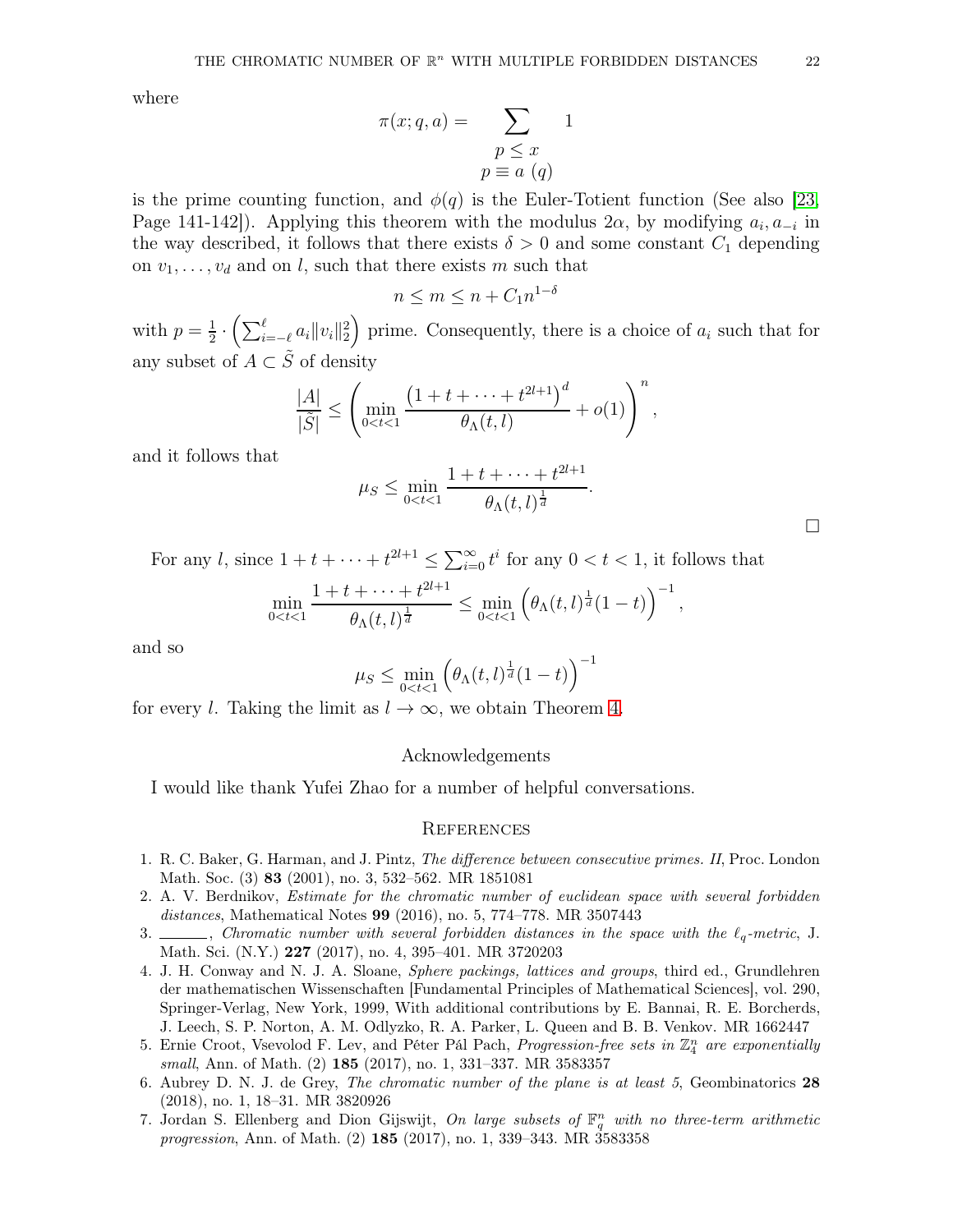- <span id="page-22-6"></span>8. P. Erdős, Problems and results in combinatorial geometry, Discrete geometry and convexity (New York, 1982), Ann. New York Acad. Sci., vol. 440, New York Acad. Sci., New York, 1985, pp. 1–11. MR 809186
- <span id="page-22-19"></span><span id="page-22-17"></span>9. P. Erdős, On sets of distances of n points, Amer. Math. Monthly 53 (1946), 248–250. MR 15796
- 10. Paul Erdős and Peter Fishburn, Maximum planar sets that determine k distances, Discrete Math. 160 (1996), no. 1-3, 115–125. MR 1417565
- <span id="page-22-3"></span>11. P. Frankl and R. M. Wilson, *Intersection theorems with geometric consequences*, Combinatorica 1 (1981), no. 4, 357–368. MR 647986
- <span id="page-22-10"></span>12. Peter Frankl and Vojtěch Rödl, Forbidden intersections, Trans. Amer. Math. Soc. 300 (1987), no. 1, 259–286. MR 871675
- <span id="page-22-0"></span>13. Martin Gardner, Martin Gardner's mathematical games, MAA Spectrum, Mathematical Association of America, Washington, DC, 2005, The entire collection of his Scientific American columns, With a booklet containing a biography of the author by Donald J. Albers and Peter L. Renz. MR 2136847
- <span id="page-22-16"></span>14. E. S. Gorskaya, I. M. Mitricheva, V. Yu. Protasov, and A. M. Raĭ gorodskiĭ, *Estimation of the* chromatic numbers of Euclidean space by convex minimization methods, Mat. Sb. 200 (2009), no. 6, 3–22. MR 2553072
- <span id="page-22-18"></span><span id="page-22-1"></span>15. Larry Guth and Nets Hawk Katz, On the Erdős distinct distances problem in the plane, Ann. of Math. (2) 181 (2015), no. 1, 155–190. MR 3272924
- <span id="page-22-2"></span>16. H. Hadwiger, Ein Ueberdeckungssatz für den Euklidischen Raum, Portugaliae Math. 4 (1944), 140–144. MR 0011108
- 17. Suit-Ueberdeckung des Euklidischen Raumes durch kongruente Mengen, Portugaliae Math. 4 (1945), 238–242. MR 0013902
- <span id="page-22-23"></span><span id="page-22-21"></span>18. Hans Heilbronn, Über den Primzahlsatz von Herrn Hoheisel, Math. Z. 36 (1933), no. 1, 394–423. MR 1545353
- 19. G. A. Kabatjanskiĭ and V. I. Levenšteĭn, *Bounds for packings on the sphere and in space*, Problemy Peredači Informacii 14 (1978), no. 1, 3–25. MR 0514023
- <span id="page-22-8"></span>20. A. B. Kupavskiı̆, On the chromatic number of  $\mathbb{R}^n$  with a set of forbidden distances, Dokl. Akad. Nauk 435 (2010), no. 6, 740–743. MR 2814571
- <span id="page-22-5"></span>21. D. G. Larman and C. A. Rogers, The realization of distances within sets in Euclidean space, Mathematika 19 (1972), 1–24. MR 0319055
- <span id="page-22-20"></span>22. Pieter Moree and Herman J. J. te Riele, *The hexagonal versus the square lattice*, Math. Comp. **73** (2004), no. 245, 451–473. MR 2034132
- <span id="page-22-24"></span>23. Władysł aw Narkiewicz, Rational number theory in the 20th century, Springer Monographs in Mathematics, Springer, London, 2012, From PNT to FLT. MR 3014464
- <span id="page-22-15"></span>24. Eric Naslund, Exponential bounds for the Erdős-Ginzburg-Ziv constant, J. Combin. Theory Ser. A 174 (2020), 105185, 19. MR 4078996
- <span id="page-22-13"></span>25. Monochromatic equilateral triangles in the unit distance graph, Bull. Lond. Math. Soc. 52 (2020), no. 4, 687–692. MR 4171395
- <span id="page-22-14"></span>26.  $\ldots$ , The partition rank of a tensor and k-right corners in  $\mathbb{F}_q^n$ , J. Combin. Theory Ser. A 174 (2020), 105190, 25. MR 4078997
- <span id="page-22-12"></span>27. R. I. Prosanov, Upper bounds for the chromatic numbers of Euclidean spaces with forbidden Ramsey sets, Mat. Zametki 103 (2018), no. 2, 248–257. MR 3749609
- <span id="page-22-22"></span><span id="page-22-4"></span>28. A. M. Raĭ gorodskiĭ, On a bound in the Borsuk problem, Uspekhi Mat. Nauk 54 (1999), no. 2(326), 185–186. MR 1711207
- <span id="page-22-9"></span>29.  $\mu$ , On the chromatic number of a space, Uspekhi Mat. Nauk 55 (2000), no. 2(332), 147–148. MR 1781075
- 30.  $\_\_\_\_\_\$ n. The Borsuk problem and the chromatic numbers of some metric spaces, Uspekhi Mat. Nauk 56 (2001), no. 1(337), 107–146. MR 1845644
- <span id="page-22-11"></span><span id="page-22-7"></span>31. A. A. Sagdeev, On a Frankl-Rödl theorem, Izv. Ross. Akad. Nauk Ser. Mat. 82 (2018), no. 6, 128–157. MR 3881768
- 32. Alexander Soifer, Chromatic number of the plane  $\mathcal B$  its relatives, history, problems and results: an essay in 11 parts, Ramsey theory, Progr. Math., vol. 285, Birkhäuser/Springer, New York, 2011, pp. 121–161. MR 2759008